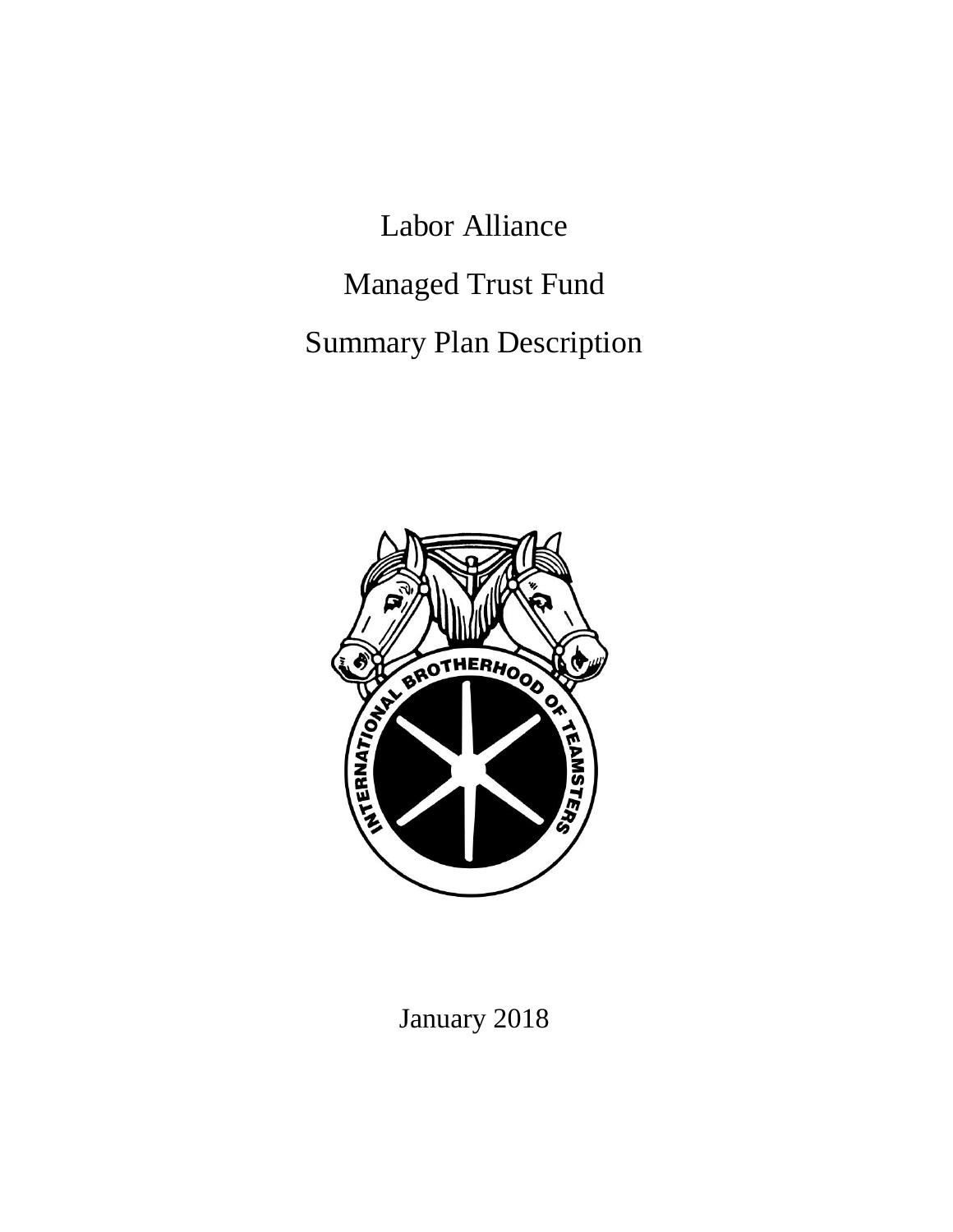#### **INTRODUCTION**

This *Guide to Your Benefits* explains the benefits provided through the Labor Alliance Managed Trust Fund. The booklet is technically known as a Summary Plan Description. It provides an overview in simple language of the most important provisions and the most common situations associated with your benefits.

You'll be sent written updates from time to time as changes are made. Please read these announcements and keep them with your other Plan materials. You are welcome to read the official documents that govern your Plan by contacting the Plan Administrative Office.

Information about Plan administration and your legal rights under the Employee Retirement Income Security Act (ERISA) may be found at the end of this guide.

Refer to your Health Plan's *Evidence of Coverage* for other details you need to know (such as amounts of copayments and maximums). If you have questions, contact the Plan Administrative Office at the numbers shown. When calling, you'll be asked for the name of your Plan and your Social Security number.

The *Evidence of Coverage* is the binding document between the Health Plan and its members:

A Health Plan physician must determine that the services and supplies are medically necessary to prevent, diagnose, or treat your medical condition. The services and supplies must be provided, prescribed, authorized, or directed by a Health Plan physician. You must receive the services and supplies at a Health Plan facility inside the Service Area, except where specifically noted to the contrary in the *Evidence of Coverage*.

For details on the benefit and claims review and adjudication procedures, please refer to the Health Plan's *Evidence of Coverage*.

#### **Questions?**

If you have questions about the Plan or eligibility for benefits, contact:

Labor Alliance Managed Trust Fund Plan Administrative Office

#### **Mailing Address:**

P.O. Box 757 Pleasanton, CA 94566

#### **Customer Service Telephone Hours:**

9:00 a.m. to 4:30 p.m., Monday – Friday (except holidays) (800) 924-1226

#### **Office Hours:**

9:00 a.m. to 4:30 p.m., Monday – Friday (except holidays)

#### **Fax Number:**

(877) 738-3815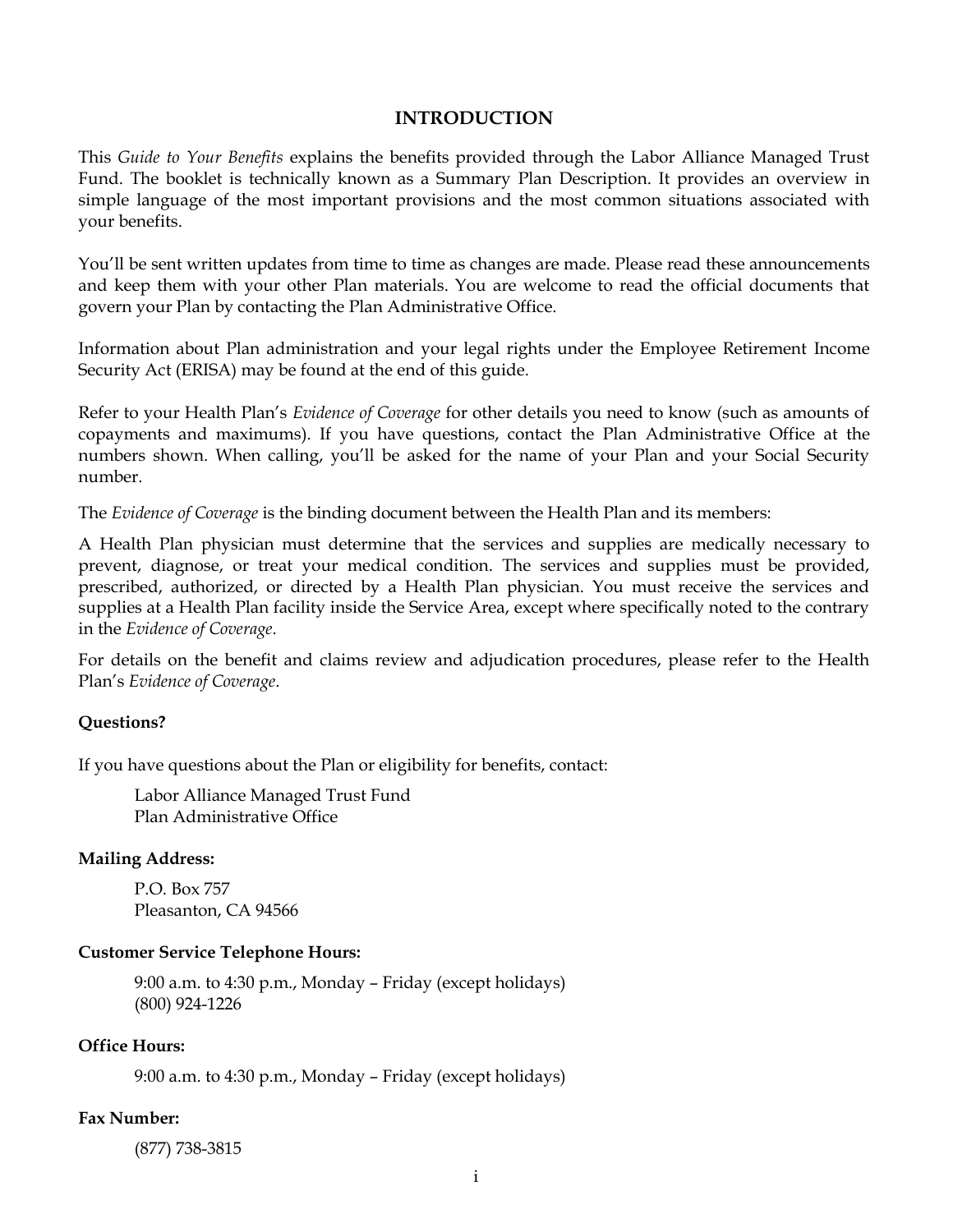To Participating Employees:

Your Local Union and your Employer have worked together to provide you with a comprehensive health plan under the Labor Alliance Managed Trust Fund.

The Plan is established as a result of collective bargaining and is financed primarily by Employer contributions to the Trust Fund. The Plan is administered by the Board of Trustees of the Labor Alliance Managed Trust Fund. The Board consists of an equal number of Employer and Union appointed Trustees. The Trust offers Medical, Prescription, Vision, Dental, Orthodontic, Chiropractic, Acupuncture, Life, and Accidental Death and Dismemberment benefits. Your specific benefit package is based on what your Employer and Union have collectively bargained. If you have medical coverage, you have a choice of two benefit classifications, Class I or Class II. You may choose for the Plan to cover Medical, Prescription, and Vision (Life and Dental benefits provided if applicable) for you and your dependents (Class I) or, for the Plan to cover only Vision (Life and Dental benefits provided if applicable) for you and your eligible dependents (Class II). By selecting Class II you will also participate in the Labor Alliance Savings Trust Fund (Note: You can only choose Class II if you meet the qualifying guidelines).

**ONLY THE PLAN ADMINISTRATIVE OFFICE, DMC INSURANCE ADMINISTRATORS, INC., REPRESENTS THE BOARD OF TRUSTEES IN ADMINISTERING THE PLAN AND PROVIDING INFORMATION ABOUT THE AMOUNT OF BENEFITS, ELIGIBILITY AND OTHER PROVISIONS OF THE PLAN. NO UNION EMPLOYEE, INCLUDING UNION OFFICERS AND BUSINESS AGENTS, EMPLOYER OR REPRESENTATIVE OF ANY OTHER ORGANIZATION EXCEPT THE PLAN ADMINISTRATIVE OFFICE IS AUTHORIZED TO GIVE INFORMATION, INTERPRET THE PLAN, OR COMMIT THE BOARD OF TRUSTEES ON ANY MATTER. AS A CONVENIENCE TO YOU, THE PLAN ADMINISTRATIVE OFFICE WILL PROVIDE VERBAL ANSWERS ON AN INFORMAL BASIS REGARDING COVERAGE. HOWEVER, NO SUCH ORAL COMMUNICATION IS BINDING ON THE BOARD OF TRUSTEES. IN ALL CASES, THE TERMS OF THE PLAN GOVERN.**

From time to time, the Board of Trustees may be required to make changes in the benefit provisions of the Plan. You will receive a written notice of any change. Please keep this booklet and any notices of changes in a safe place.

Your dependents are to be designated on the Enrollment Application included in your information packet. (Applications can also be obtained from the Plan Administrative Office.) Only persons described in the "Eligible Dependents" section of this summary may be covered as dependents. This should be completed and returned to the Plan Administrative Office immediately. If you need to add additional dependents or wish to change your life insurance beneficiary, a new application must be submitted. **THE TRUST FUND REQUIRES THAT EACH COVERED EMPLOYEE HAVE A CURRENT ENROLLMENT APPLICATION ON FILE BEFORE ELIGIBILITY CAN BE PROCESSED. If you do not have an Enrollment Application on file or if a claim is submitted for a dependent not listed on the application, your claim may not be covered.**

The Trust Fund provides benefits through insurance policies. Medical, Prescription, Vision, Dental, Orthodontic, Chiropractic, Acupuncture, Life, and Accidental Death and Dismemberment benefits are all insured.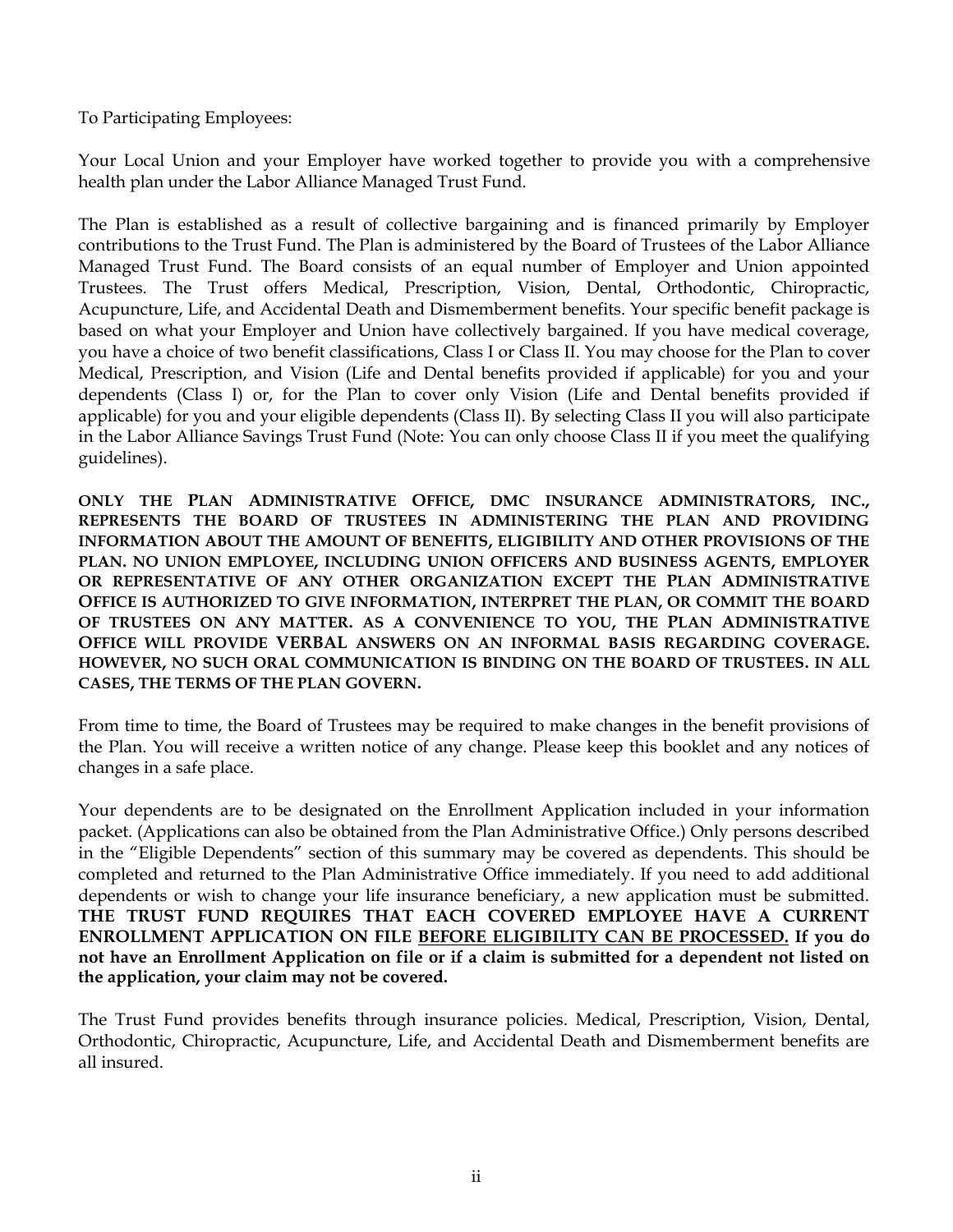This Summary Plan Description is intended to cover all plans. Please refer to your Collective Bargaining Agreement for your specific benefit plan.

**Important Notice Regarding Eligibility:** Your eligibility for benefits under the Plan depends on the continued receipt of Employer contributions on your behalf. If your Employer stops making contributions to the Trust Fund, your eligibility for benefits will end in accordance with Trust Fund rules (see Employee Eligibility Rules on page 2).

If you have questions about your Plan, please contact the Plan Administrative Office at (800) 924-1226.

Sincerely,

The Board of Trustees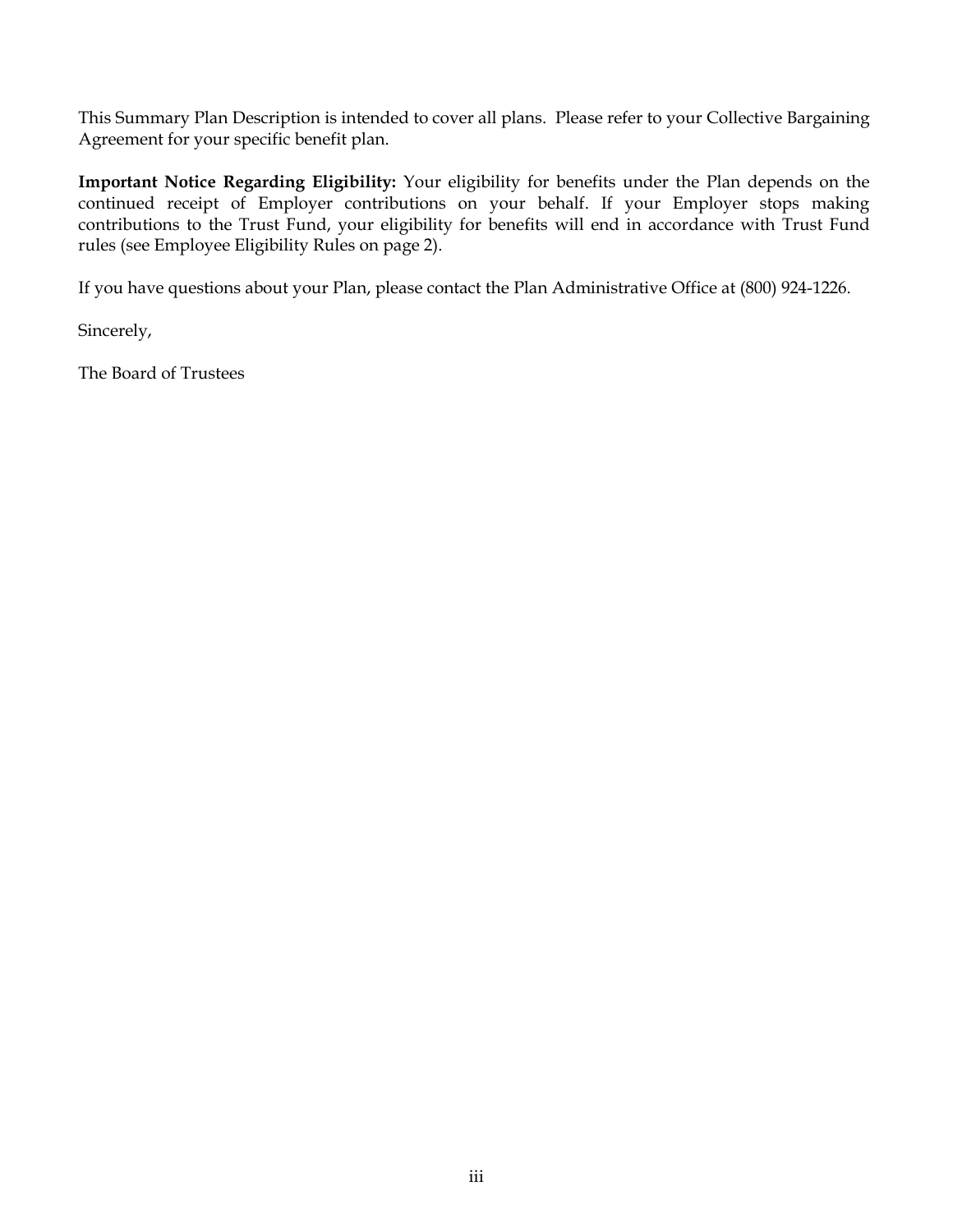# **TABLE OF CONTENTS**

| Plan Administrator                                                  | $\overline{2}$ |
|---------------------------------------------------------------------|----------------|
| <b>Eligibility Verification</b>                                     | $\overline{2}$ |
| Enrollment                                                          | 3              |
| <b>Employee Eligibility Rules</b>                                   | 3              |
| Dependent Eligibility Rules                                         | 5              |
| Continued Health Plan Coverage Statement of "COBRA" Self-Pay Rights | 7              |
| Extension of Medical Benefits During "Total Disability"             | 11             |
| Extended Coverage Under the Family and Medical Leave Act            | 11             |
| Certificate of Coverage                                             | 12             |
| <b>Maternity Notice</b>                                             | 12             |
| Women's Health and Cancer Rights Act                                | 12             |
| Coordination of Benefits                                            | 12             |
| <b>Right of Recovery</b>                                            | 13             |
| Right of Recovery Against Third Parties                             | 13             |
| Definitions                                                         | 14             |
| Appeals Procedure When Claims Are Denied                            | 15             |
| Information Required by ERISA                                       | 15             |
| <b>Statement of ERISA Rights</b>                                    | 19             |
| Compliance with HIPAA Privacy Regulations                           | 21             |
| Retirees                                                            | 24             |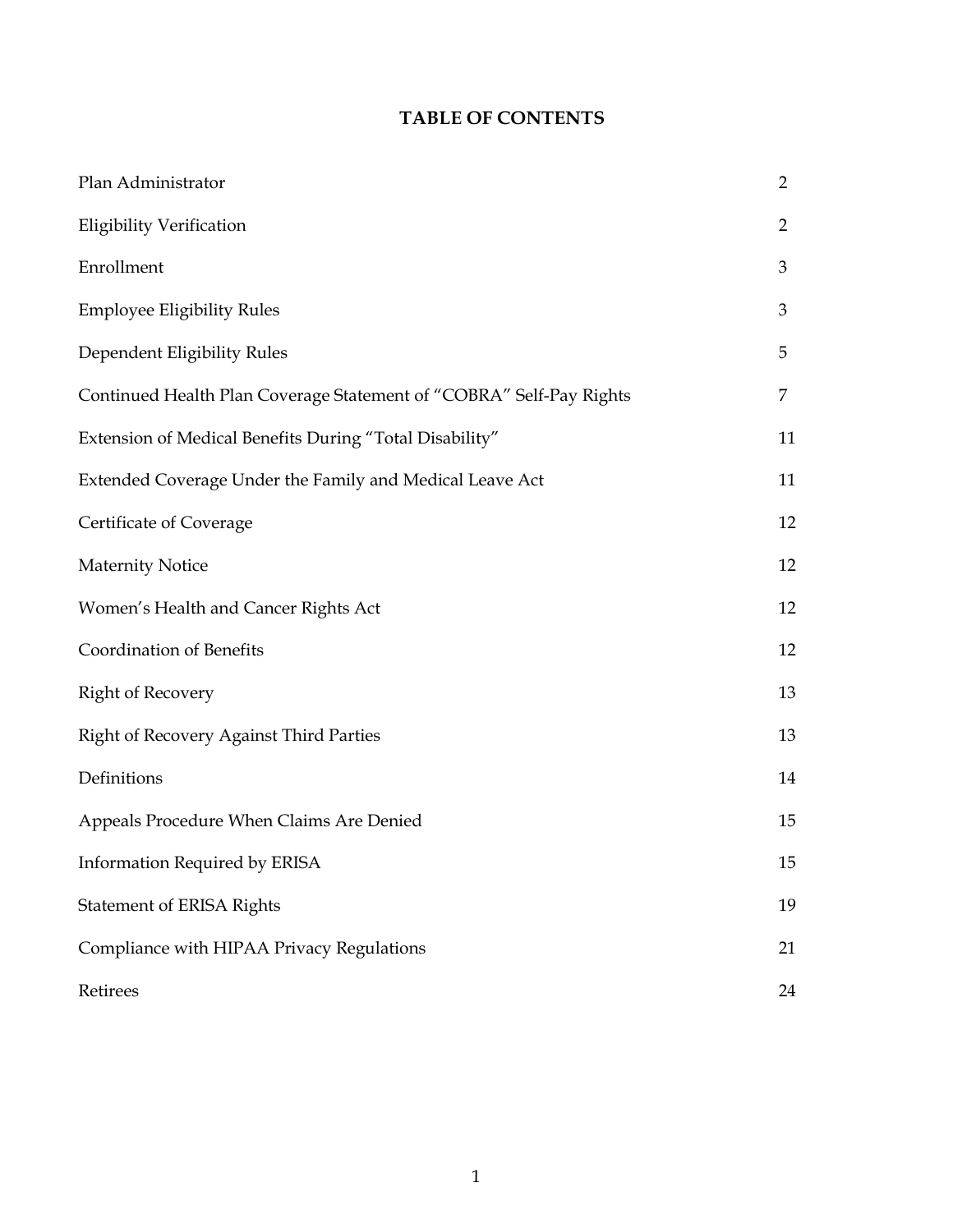#### **PLAN ADMINISTRATOR**

The Plan is administered by the Labor Alliance Managed Trust Fund Board of Trustees, which contracts with DMC Insurance Administrators, Inc. for administrative services. If you need further information or assistance, contact the Plan Administrative Office:

## **Labor Alliance Managed Trust Fund P.O. Box 757 Pleasanton, CA 94566 Phone: (800) 924-1226**

## **ELIGIBILITY VERIFICATION**

**ONLY THE PLAN ADMINISTRATIVE OFFICE CAN VERIFY ELIGIBILITY.** A statement of eligibility furnished by a Local Union, Employer or other source will not be honored if in error. **FOR ELIGIBILITY VERIFICATION PLEASE CALL (800) 924-1226.**

#### **DEFINITIONS**

**PLEASE NOTE: Words or groups of words in bold lettering enclosed by quotation marks are defined under DEFINITIONS on page 12.**

#### **GENDER**

**The terms "he" or "his" as used in this booklet are also understood to mean "she" or "hers."**

#### **SCHEDULE OF BENEFITS FOR ACTIVE EMPLOYEES AND DEPENDENTS**

Attached is a brief summary of plan benefits in accordance to your Collective Bargaining Agreement. Please refer to the health care providers' Evidence of Coverage for detailed benefit information.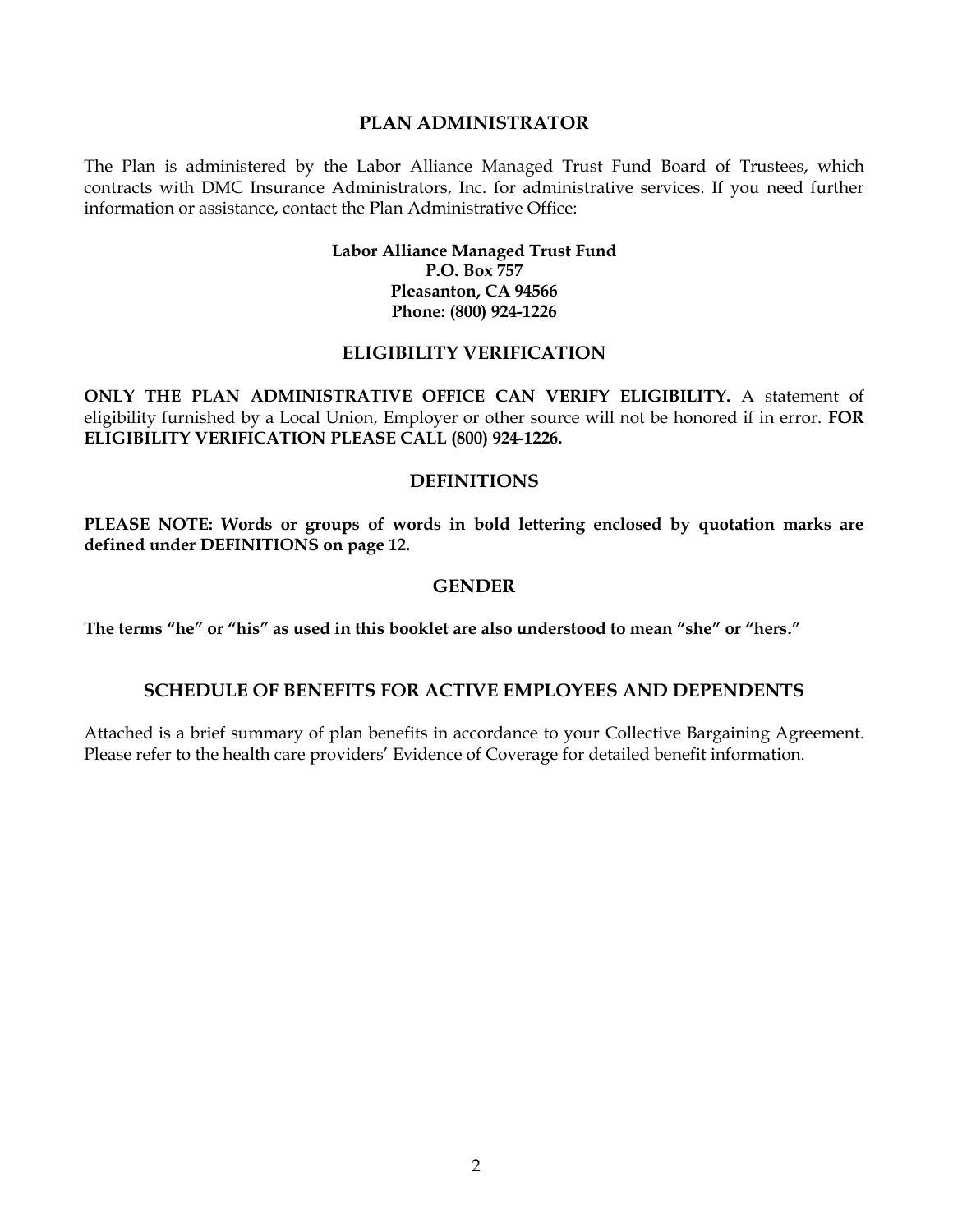## **ENROLLMENT**

#### **GENERAL INFORMATION**

- 1. Each covered **"employee"** must have a current Enrollment Application on file. If you have not filled out and returned an Enrollment Application to the Plan Administrative Office, you cannot receive any benefits. In addition, you must also have completed the applications for the specific providers you have chosen.
- 2. A Self-Directed Enrollment is available to plan participants. This allows you the option to change your medical and or dental providers at any time during the year in accordance with certain guidelines. They are as follows:
	- Plan participants can change medical providers one time within a twelve (12) month period.
	- Plan participants can change dental providers one time within a twelve (12) month period.
	- Plan participants can change benefit classifications one time within a twelve (12) month period. Those who select the Class II benefit option and later lose alternative coverage will revert back to the Class I benefit option so that there is no gap in coverage.
- 3. Complete the Enrollment Application and return it to the Plan Administrative Office. You must also report any changes in your address or dependents to the Plan Administrative Office. An Enrollment Application is included in your information packet. Additional Enrollment Applications can be obtained from the Plan Administrative Office, your Local Union, or on the Trust Fund website at www.lamtfund.org.
- 4. **The importance of having your current address on file cannot be overstated! It is the only way the Board of Trustees can keep you informed of any changes affecting your benefits.**

# **EMPLOYEE ELIGIBILITY RULES**

## **INITIAL ELIGIBILITY**

Only **"employees"** of a **"participating employer"** are eligible for coverage under the Plan. You become eligible for coverage under the Plan on the following date:

If you are an **"employee"** of a **"participating employer,"** on the date your Employer begins participation in the Labor Alliance Managed Trust Fund, you will become eligible for benefits pursuant to the terms required under the **"Collective Bargaining Agreement"** and your Employer makes the required contribution to the Trust Fund on your behalf.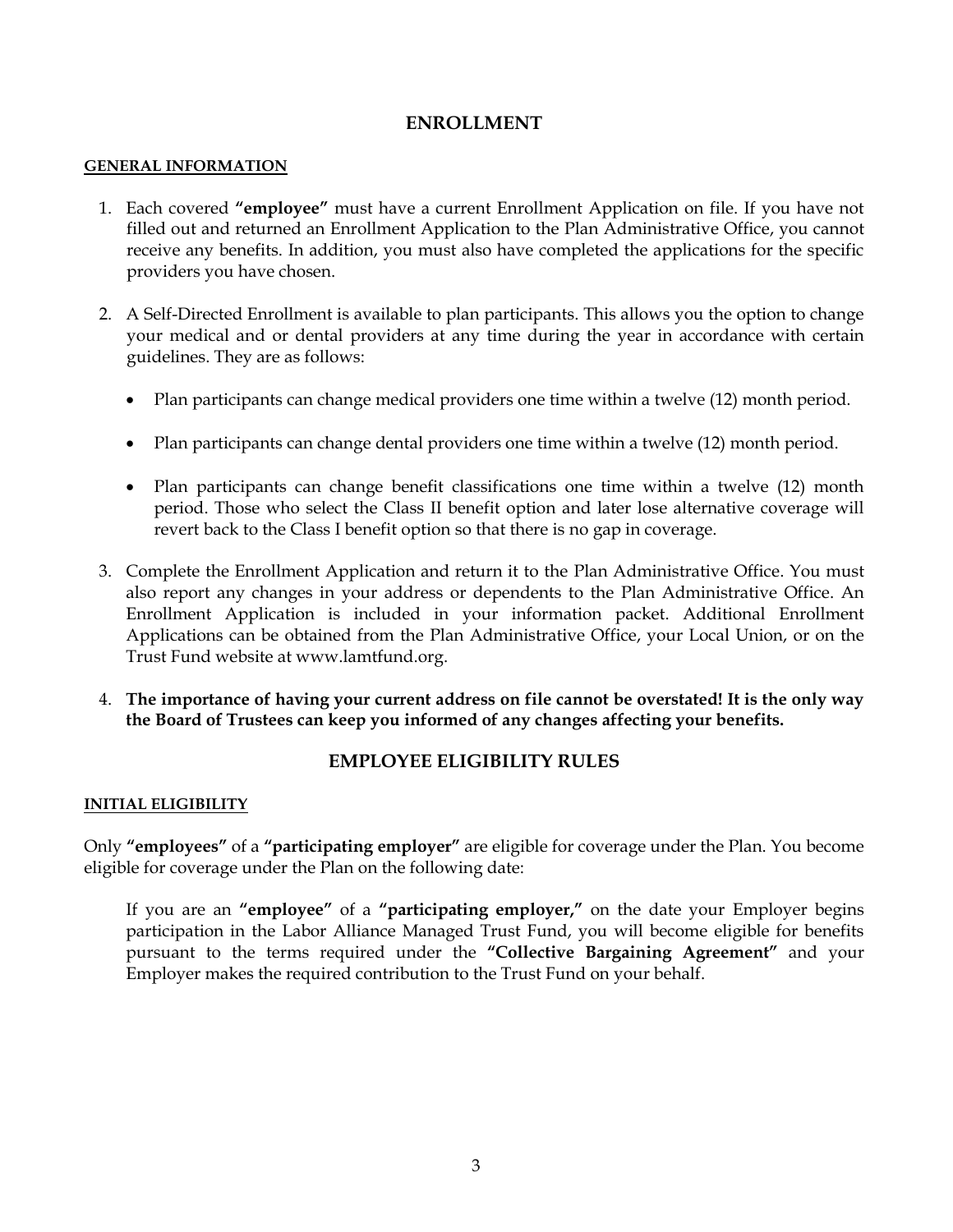If you are hired after your Employer has begun participation in the Trust Fund, you will become eligible for benefits on the first day of the month following the third month in any six consecutive months in which you satisfy the terms required under the **"Collective Bargaining Agreement"** and your Employer makes the required contributions to the Trust Fund on your behalf.

# **Exceptions**

If you have been eligible for benefits under another Teamsters Taft Hartley Health and Welfare Trust Fund within the last twelve (12) months, you will become eligible for benefits on the first day of the month immediately following a month in which you work the hours required under the **"Collective Bargaining Agreement"** and your Employer makes the required contribution to the Trust Fund on your behalf.

# **CONTINUATION OF ELIGIBILITY FOR ACTIVE EMPLOYEES**

Once you have established initial eligibility, you will remain eligible for benefits provided that you work the required hours and your Employer makes the required contributions to the Trust Fund on your behalf. Eligibility for benefits in any month is contingent upon receipt of the required contributions.

# **CONTINUATION OF COVERAGE FOR EMPLOYEES WHO ARE TOTALLY DISABLED**

- 1. **If you are unable to work because you become totally disabled, the Plan will continue your coverage for up to three (3) months in any twelve (12) month period, for all disabilities combined, without self-payment.** In addition, your **"Collective Bargaining Agreement"** may stipulate additional extension of coverage or may require your Employer to make contributions on your behalf for an additional period.
- 2. If you remain totally disabled following the three (3) month extension described in paragraph 1 or if you have left active employment due to temporary layoff or approved leave of absence, you may extend coverage by self-payment for **"COBRA"** continuation coverage. **"COBRA"** coverage does not include life insurance or disability benefits and is not available to participants entitled to **"Medicare."** See page 6 for more information regarding **"COBRA."**
- 3. The Plan's disability policy is not applicable to you while you are eligible for, and/or receiving, leave under the Family and Medical Leave Act (FMLA). However, if you remain totally disabled at the conclusion of your FMLA leave, the Plan will continue coverage for up to three (3) months in accordance with the Plan's disability waiver policy.
- 4. If you experience a second disabling condition during a period of extended eligibility, you will not be entitled to a further extension beyond the period described in paragraph 2.
- 5. **Proof of disability is required for extension of coverage due to disability. Contact the Plan Administrative Office for a** *Proof of Disability Claim Form.*
- 6. See page 6 for COBRA rights.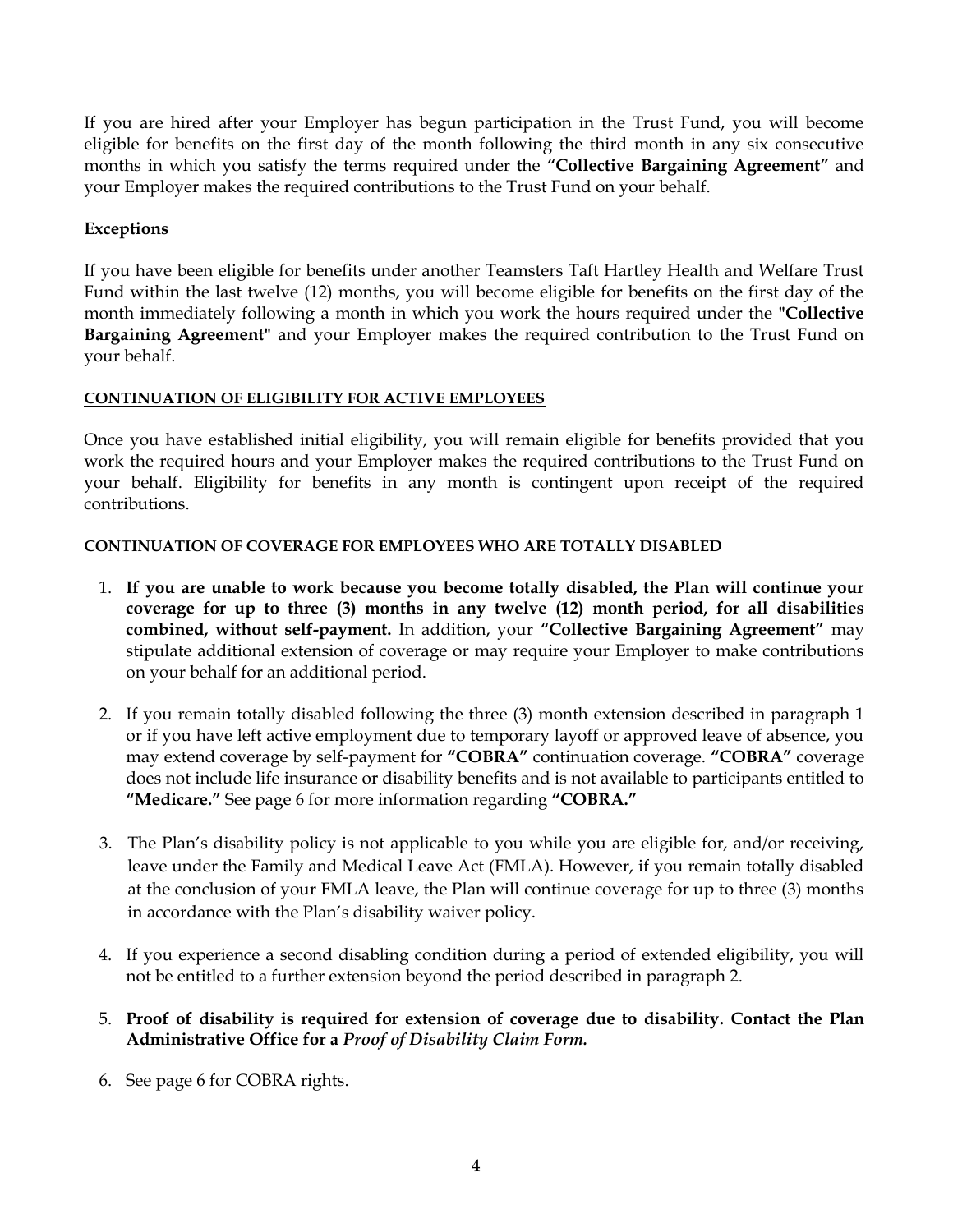## **Termination of Eligibility**

Your eligibility for benefits will automatically terminate on the earliest of the following dates:

- 1. The date on which you enter full-time military service;
- 2. The first day of a month in which your Employer fails to make the required contribution to the Trust Fund on your behalf; or
- 3. The date the Plan terminates.

#### **REINSTATEMENT OF ELIGIBILITY**

If you become covered under the Plan, lose eligibility and then return to work for a **"participating employer"** your eligibility date will be the first day of the month immediately following a month in which you work the hours required under the **"Collective Bargaining Agreement"** and your Employer makes the required contribution to the Trust Fund on your behalf.

# **DEPENDENT ELIGIBILITY RULES**

#### **ELIGIBLE DEPENDENTS ARE:**

- 1. Your lawful spouse.
- 2. Your children (including stepchildren, legally adopted children, and children for whom you or your spouse is the court appointed guardian) less than 26 years of age.
- 3. Your children age 26 or older, residing with and dependent upon you for support, which are incapable of self-support because of mental or physical disability that existed prior to reaching age 26.
- 4. Special Note Pertaining to Domestic Partners: The Plan does not offer domestic partner coverage. However, those plan participants who provided the Trust Fund Office a signed, notarized Declaration of Domestic Partnership and received coverage prior to January 1, 2016 will be "grandfathered" and allowed to continue the domestic partner's participation in the Plan.

## **EXCEPTIONS**

- 1. The term dependent will not include any person who is in full-time service of the Armed Forces, who lives outside the Continental United States or who is eligible as an "employee".
- 2. Foster children and children for whom you are not the legal guardian may not be eligible as dependents.
- 3. If both parents are eligible under the Plan as employees, a child may be included as a dependent of both.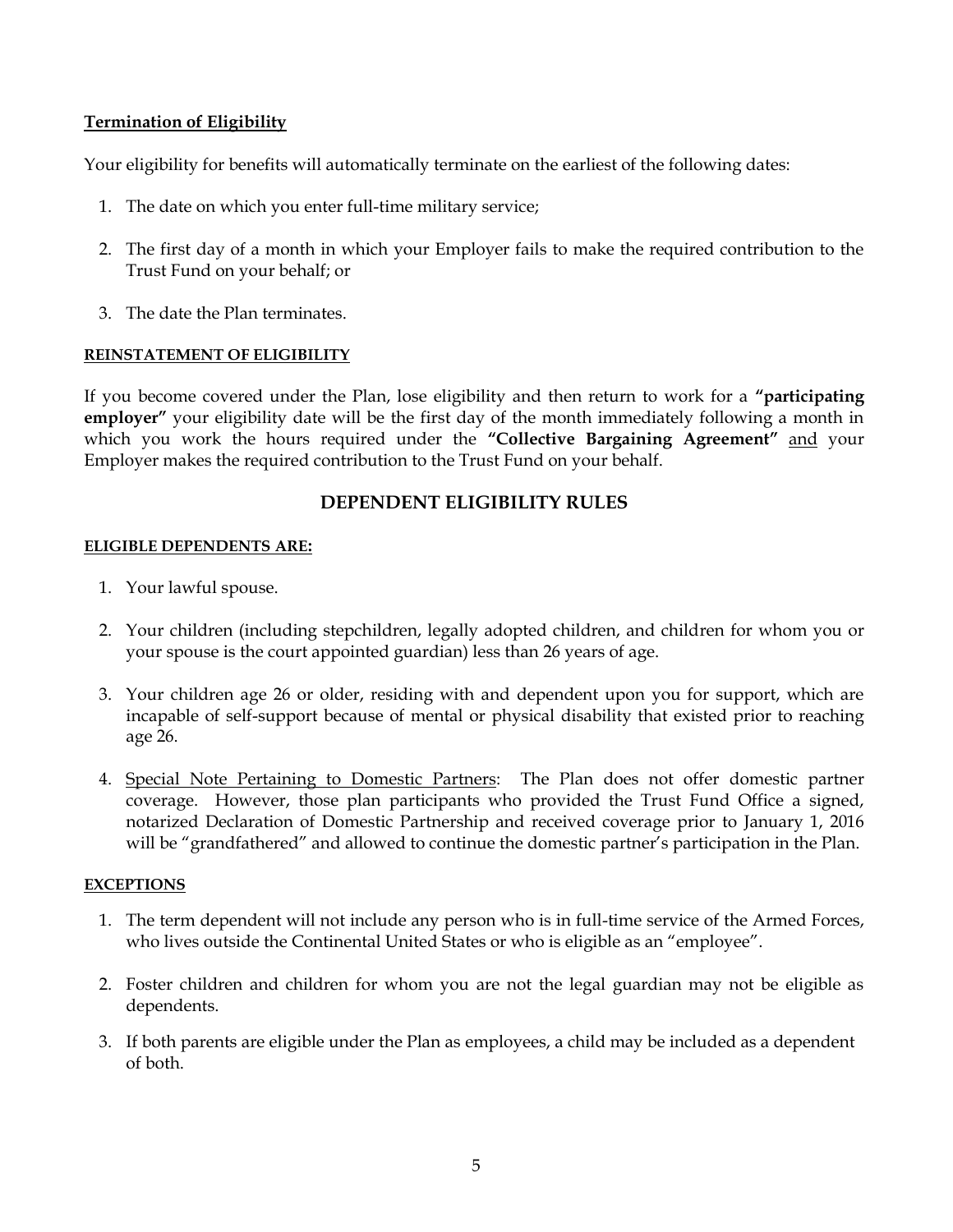#### **QUALIFYING EVIDENCE IS REQUIRED**

Each provider has their own requirements as to what proof is needed to show an adult child's incapacity. You should check with the Plan Administrative Office to determine the specific requirements of your providers.

#### **INITIAL DEPENDENT ELIGIBILITY**

Individual providers have their own rules on when a dependent first becomes eligible. See provider plan summaries for initial dependent eligibility rules.

#### **ENROLLING NEWLY ACQUIRED DEPENDENTS**

To enroll newly acquired dependents, including a newborn, contact the Plan Administrative Office, complete a new Enrollment Application within thirty-one (31) days and supply evidence of dependent status as may be required. You must also complete any applications or forms your providers require to enroll a new dependent.

#### **TERMINATION OF DEPENDENT ELIGIBILITY**

Dependents cease to be eligible on:

- 1. The day that eligibility for the **"employee"** ceases; or
- 2. The date the dependent ceases to be eligible as a dependent as set forth under definition of dependent.

**For Example:** Your child ordinarily will lose eligibility at age 26.

3. **See the next page for COBRA continuation rights.**

## **REMEMBER: IT IS YOUR RESPONSIBILITY TO NOTIFY THE P LAN ADMINISTRATIVEOFFICE WHEN A CHANGE OCCURS IN YOUR FAMILY WHICH AFFECTS THE ELIGIBILITY OF YOUR DEPENDENTS.**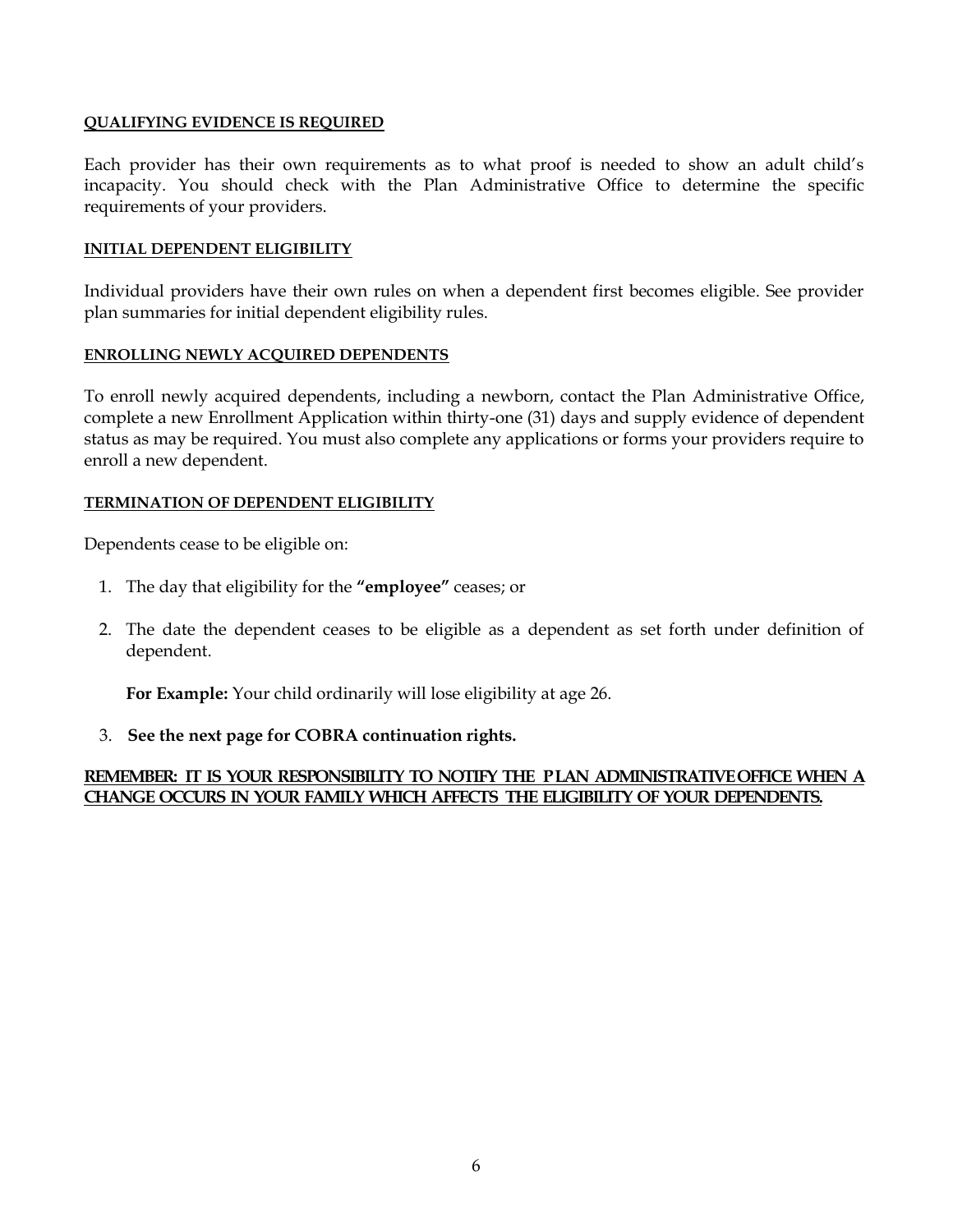# **CONTINUED HEALTH PLAN COVERAGE STATEMENT OF "COBRA" SELF-PAY RIGHTS**

The right to COBRA continuation coverage was created by a federal law, the Consolidated Omnibus Budget Reconciliation Act of 1985 (COBRA). COBRA continuation coverage can become available to you when you would otherwise lose your group health coverage. It can also become available to other members of your family who are covered under the Plan when they would otherwise lose their group health coverage. For additional information about your rights and obligations under the Plan and under federal law, you should contact the Plan Administrative Office.

# **WHAT IS COBRA CONTINUATION COVERAGE?**

COBRA continuation coverage is a continuation of Plan coverage when coverage would otherwise end because of a life event known as a "qualifying event." Specific qualifying events are listed later in this notice. After a qualifying event, COBRA continuation coverage must be offered to each person who is a "qualified beneficiary." You, your spouse, and your dependent children could become qualified beneficiaries if coverage under the Plan is lost because of the qualifying event. Under the Plan, qualified beneficiaries who elect COBRA continuation coverage must pay for COBRA continuation coverage.

If you are an employee, you will become a qualified beneficiary if you lose your coverage under the Plan because either one of the following qualifying events happens:

- Your hours of employment are reduced; or
- Your employment ends for any reason.

If you are the spouse of an employee, you will become a qualified beneficiary if you lose your coverage under the Plan because any of the following qualifying events happens:

- Your spouse dies;
- Your spouse's hours of employment are reduced;
- Your spouse's employment ends for any reason; or
- You become divorced or legally separated from your spouse.

Your dependent children will become qualified beneficiaries if they lose coverage under the Plan because any of the following qualifying events happens:

- The parent-employee dies;
- The parent-employee's hours of employment are reduced;
- The parent-employee's employment ends for any reason;
- The parents become divorced or legally separated; or
- The child stops being eligible for coverage under the Plan as a "dependent child."

# **WHEN IS COBRA COVERAGE AVAILABLE?**

The Plan will offer COBRA continuation coverage to qualified beneficiaries only after the Plan Administrative Office has been notified that a qualifying event has occurred. When the qualifying event is the end of employment, reduction of hours of employment or death of the employee, the Employer must notify the Plan Administrative Office of the qualifying event.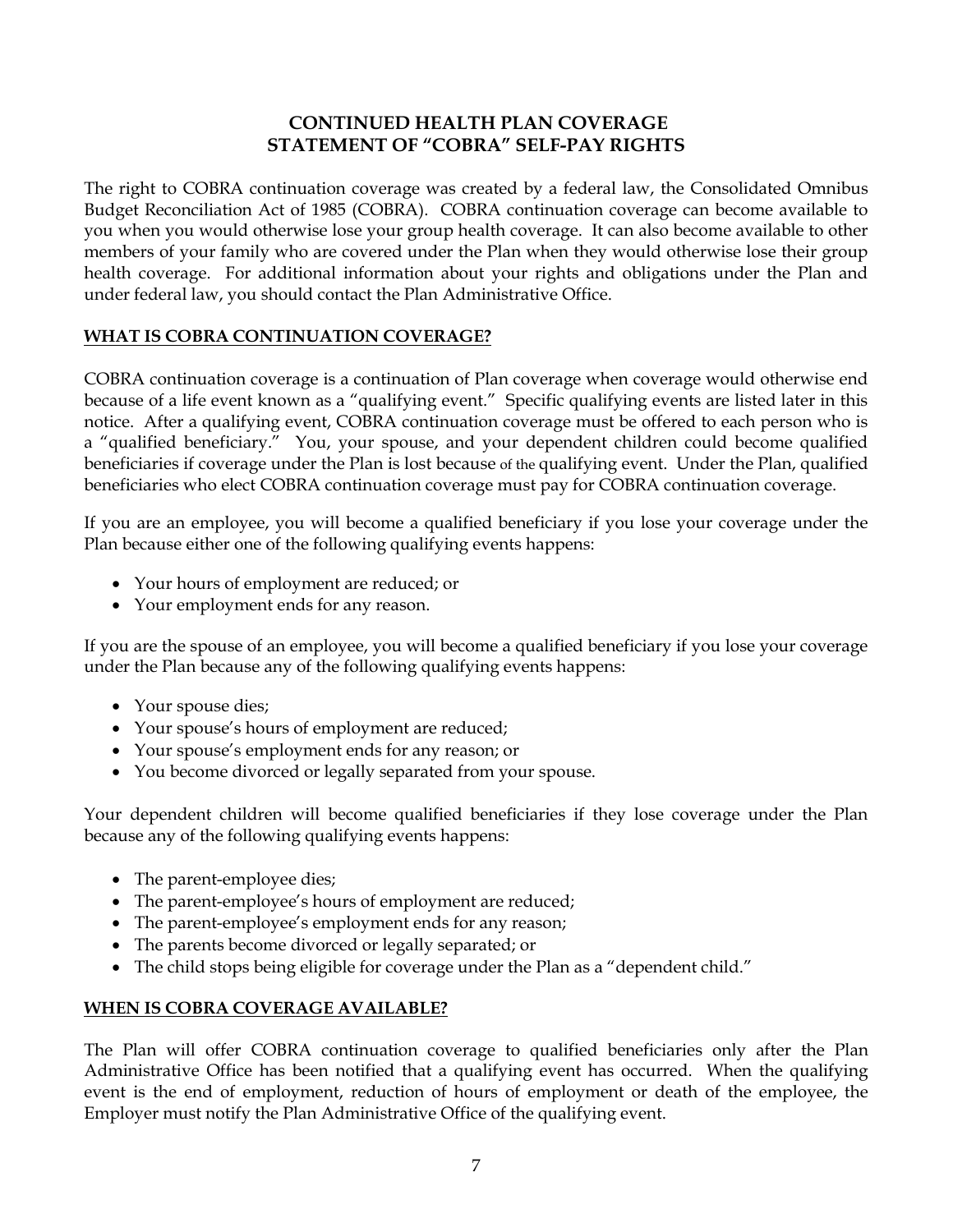#### **YOU MUST GIVE NOTICE OF SOME QUALIFYING EVENTS**

For the other qualifying events (divorce or legal separation of the employee and spouse or a dependent child's losing eligibility for coverage as a dependent child), you must notify the Plan Administrative Office within 60 days after your loss of coverage due to the qualifying event. You must provide this notice to**:**

> Labor Alliance Managed Trust Fund c/o DMC Insurance Administrators, Inc. P.O. Box 757 Pleasanton, CA 94566

## **HOW IS COBRA COVERAGE PROVIDED?**

Once the Plan Administrative Office receives notice that a qualifying event has occurred, COBRA continuation coverage will be offered to each of the qualified beneficiaries. Each qualified beneficiary will have an independent right to elect COBRA continuation coverage. Covered employees may elect COBRA continuation coverage on behalf of their spouses, and parents may elect COBRA continuation coverage on behalf of their children.

COBRA continuation coverage is a temporary continuation of coverage. When the qualifying event is the death of the employee, your divorce or legal separation, or a dependent child's losing eligibility as a dependent child, COBRA continuation coverage lasts for up to a total of 36 months. When the qualifying event is the end of employment or reduction of the employee's hours of employment, and the employee became entitled to Medicare benefits less than 18 months before the qualifying event, COBRA continuation coverage for qualified beneficiaries other than the employee lasts until 36 months after the date of Medicare entitlement. For example, if a covered employee becomes entitled to Medicare 8 months before the date on which his employment terminates, COBRA continuation coverage for his spouse and children can last up to 36 months after the date of Medicare entitlement, which is equal to 28 months after the date of the qualifying event (36 months minus 8 months). Otherwise, when the qualifying event is the end of employment or reduction of the employee's hours of employment, COBRA continuation coverage generally lasts for only up to a total of 18 months. There are two ways in which this 18-month period of COBRA continuation coverage can be extended.

## **DISABILITY EXTENSION OF 18-MONTH PERIOD OF CONTINUATION COVERAGE**

If you or anyone in your family covered under the Plan is determined by the Social Security Administration to be disabled and you notify the Plan Administrative Office in a timely fashion, you and your entire family may be entitled to receive up to an additional 11 months of COBRA continuation coverage, for a total maximum of 29 months. The disability would have to have started at some time before the 60th day of COBRA continuation coverage and must last at least until the end of the 18-month period of continuation coverage. To get this extension you must send a copy of the Social Security Award within 60 days from the latest of (1) the date of the Social Security Disability Award, (2) the date that the qualified beneficiary loses coverage, or (3) the date on which the qualified beneficiary is informed of the obligation to provide the disability award, but in no event later than the expiration of the first 18 months of COBRA continuation coverage.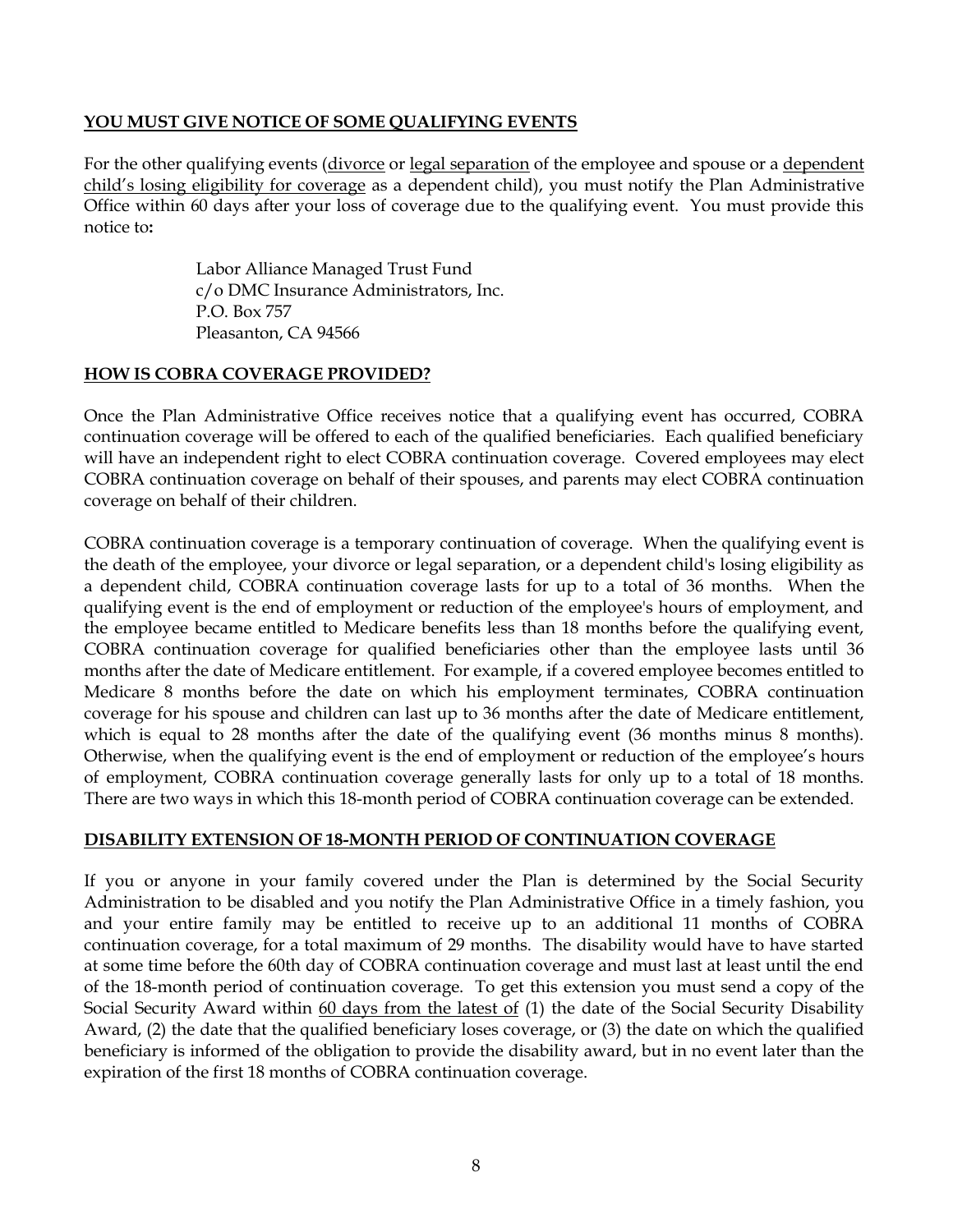# **SECOND QUALIFYING EVENT EXTENSION OF 18-MONTH PERIOD OF CONTINUATION COVERAGE**

If your family experiences another qualifying event while receiving 18 months of COBRA continuation coverage, the spouse and dependent children in your family can get up to 18 additional months of COBRA continuation coverage, for a maximum of 36 months, if notice of the second qualifying event is properly given to the Plan. This extension may be available to the spouse and any dependent children receiving continuation coverage if the employee or former employee dies, becomes entitled to Medicare benefits (under Part A, Part B, or both), or gets divorced or legally separated, or if the dependent child stops being eligible under the Plan as a dependent child, but only if the event would have caused the spouse or dependent child to lose coverage under the Plan had the first qualifying event not occurred.

# **TERMINATION BEFORE END OF MAXIMUM PERIOD**

Continuation coverage will be terminated before the end of the maximum period if:

- Any required premium is not paid in full on time;
- A qualified beneficiary becomes covered, after electing continuation coverage, under another group health plan that does not impose any pre-existing condition exclusion for a pre-existing condition of the qualified beneficiary; or
- A qualified beneficiary becomes entitled to Medicare benefits (under Part A, Part B, or both) after electing continuation coverage.

Continuation coverage may also be terminated for any reason the Plan would terminate coverage of a participant or beneficiary not receiving continuation coverage (such as fraud).

# **IF YOU HAVE ANY QUESTIONS**

Questions concerning your Plan or your COBRA continuation coverage rights should be addressed to the contact or contacts identified below. For more information about your rights under ERISA, including COBRA, the Health Insurance Portability and Accountability Act (HIPAA), and other laws affecting group health plans, contact the nearest Regional or District Office of the U.S. Department of Labor's Employee Benefits Security Administration (EBSA) in your area or visit the EBSA website at www.dol.gov/ebsa. (Addresses and phone numbers of Regional and District EBSA Offices are available through EBSA's website.)

# **KEEP YOUR PLAN INFORMED OF ADDRESS CHANGES**

In order to protect your family's rights, you should keep the Plan Administrative Office informed of any changes in the addresses of family members.You should also keep a copy, for your records, of any notices you send to the Plan Administrative Office.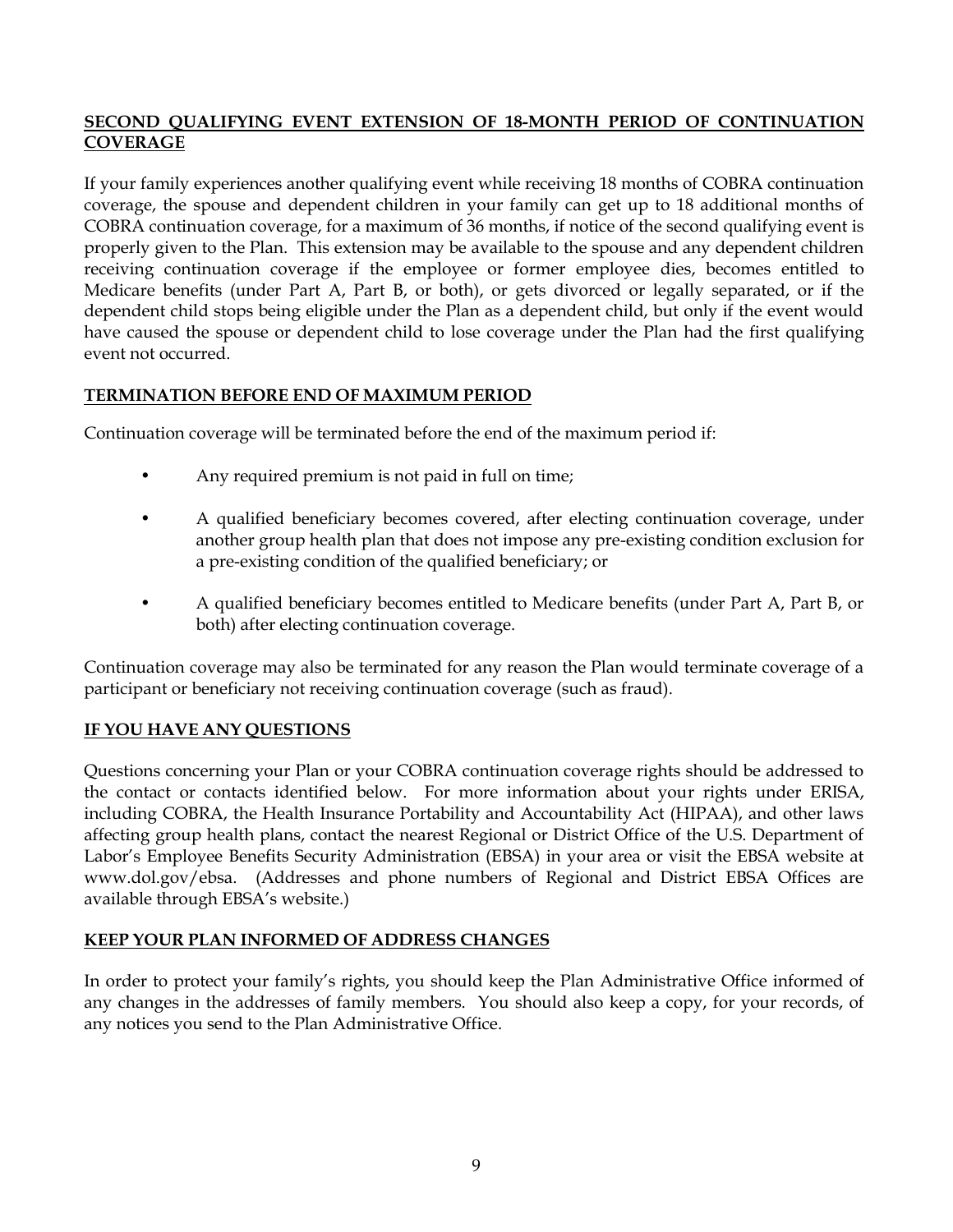#### **PLAN CONTACT INFORMATION**

The group health plan's official name and address are:

Labor Alliance Managed Trust Fund c/o DMC Insurance Administrators, Inc. P.O. Box 757 Pleasanton, CA 94566

The Plan's contact person at the foregoing address is:

Name : Mario Guerrero, Fund Manager Phone : (800) 924-1226 Fax: (877) 738-3815

#### **SUBJECT TO REVISION**

**COBRA requirements are subject to change according to federal law. Please direct any COBRA eligibility questions to the Plan Administrative Office.**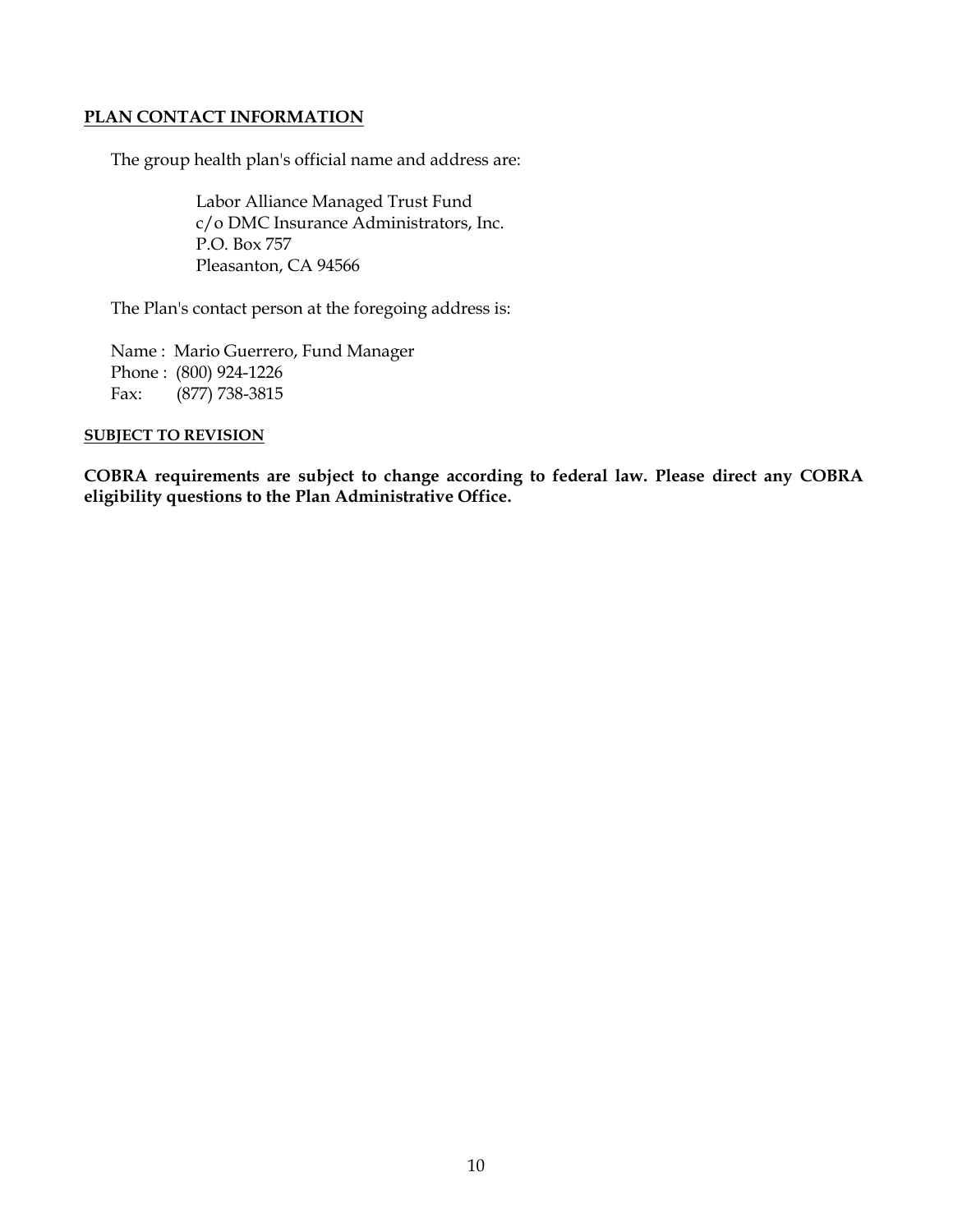## **EXTENSION OF MEDICAL BENEFITS DURING "TOTAL DISABILITY"**

- 1. If an eligible individual becomes totally disabled, the Plan will continue coverage for up to three (3) months in any twelve (12) month period, for all disabilities combined, without self-payment. In addition, your **"Collective Bargaining Agreement"** may stipulate additional extension of coverage or may require your Employer to make contributions on your behalf for an additional period.
- 2. If you remain totally disabled following the three (3) month extension described in paragraph 1, you may extend coverage by self-payment for **"COBRA"** continuation coverage. COBRA coverage does not include life insurance or disability and is not available to participants entitled to **"Medicare."** See page 6 for more information regarding COBRA.
- 3. The Plan's disability policy is not applicable to the eligible individual while he is eligible for, and/or receiving, leave under the Family and Medical Leave Act (FMLA). However, if the eligible individual remains totally disabled at the conclusion of his FMLA leave, the Plan will continue coverage for up to three (3) months in accordance with the Plan's disability waiver policy.

# **EXTENDED COVERAGE UNDER THE FAMILY AND MEDICAL LEAVE ACT**

Your Employer must continue to pay for your health coverage during any approved leave under the federal Family and Medical Leave Act (FMLA). In general, you may qualify for up to 12 weeks of unpaid FMLA leave per year if:

- 1. Your Employer has at least 50 employees;
- 2. You worked for the Employer for at least 12 months and for a total of at least 1,250 hours during the most recent 12 months; and
- 3. You require leave for one of the following reasons:
	- a. Birth or placement of a child for adoption or foster care;
	- b. To care for your child, spouse or parent with a serious medical condition; or
	- c. Your own serious health condition. Details concerning FMLA leave are available from your Employer.

Requests for FMLA leave must be directed to your Employer; the health plan cannot determine whether or not you qualify. If a dispute arises between you and your Employer concerning your eligibility for FMLA leave, you may continue your health coverage by making COBRA self payments. If the dispute is resolved in your favor, the health plan will obtain the FMLA-required contributions from your Employer and will refund the corresponding COBRA payments to you.

If your Employer continues your coverage during an FMLA leave and you fail to return to work, you may be required to repay the Employer for all contributions paid to the Health Plan for your coverage during the leave.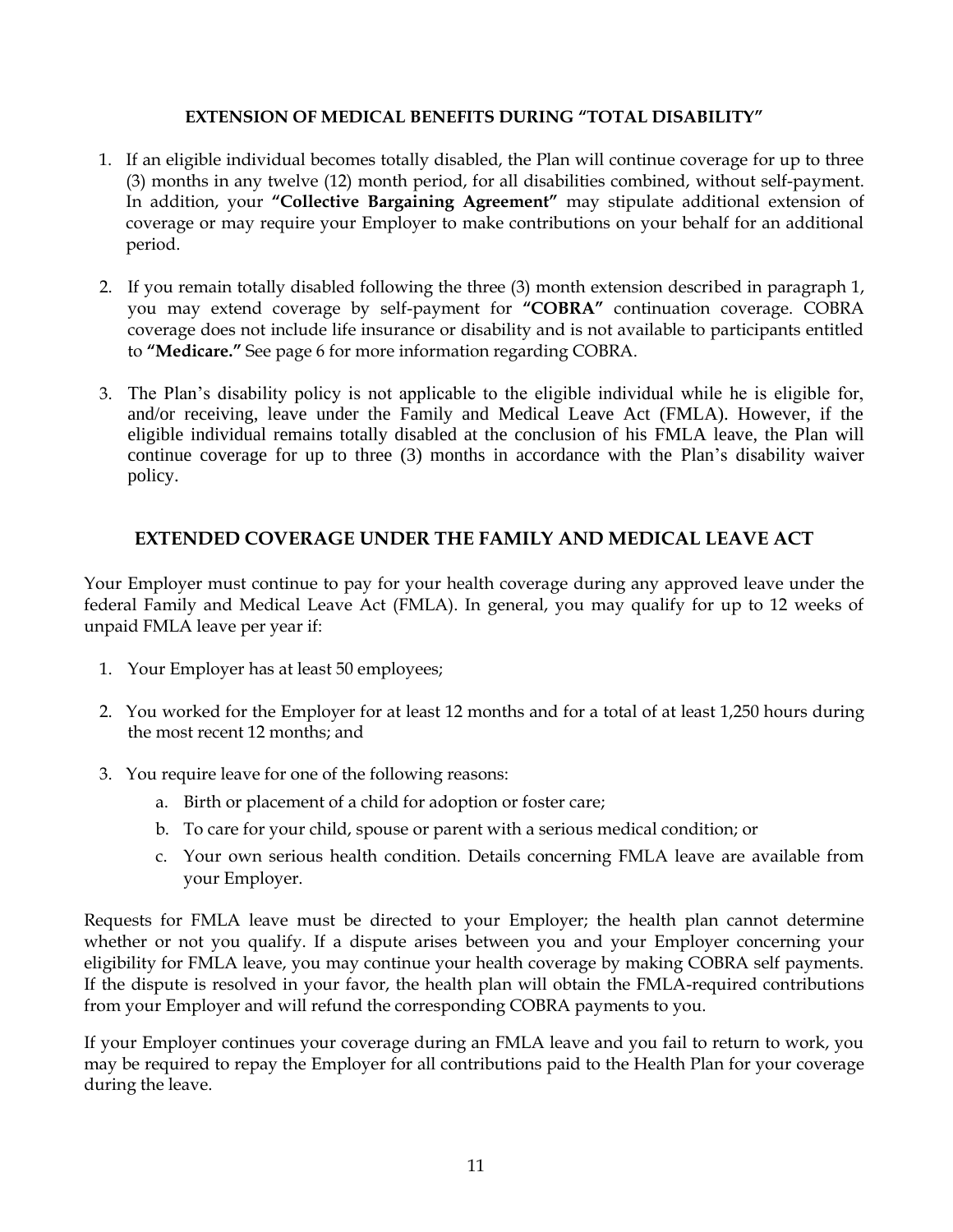# **CERTIFICATE OF COVERAGE**

The certificate of former group health plan coverage provides evidence of your health coverage under the Labor Alliance Managed Trust Fund. If you become covered under a new group health plan that has a waiting period for coverage, excludes coverage for certain medical conditions, or has a preexisting condition clause, you may need to furnish the certificate to the new Plan Administrator.

You may also need to provide this certificate if you are buying insurance for yourself or your family, which excludes coverage for certain medical conditions, or has a pre-existing condition clause.

If you or your dependents lose coverage under the Labor Alliance Managed Trust Fund, you will be provided with a certificate of former group health plan coverage. If you are entitled to COBRA coverage, the certificate will be mailed when a notice for a qualifying event under COBRA is required, and after COBRA coverage stops. You may request a certificate within 24 months after losing coverage.

# **MATERNITY NOTICE**

Health Plans and health insurance issuers offering group health coverage generally may not restrict benefits for any hospital length stay in connection with childbirth for the mother or newborn to less than 48 hours following a normal vaginal delivery, or less than 96 hours following a cesarean section, or require that a provider obtain authorization from the Plan or the insurance issuer for prescribing a length of stay not in excess of the above periods.

# **WOMEN'S HEALTH AND CANCER RIGHTS ACT**

Reconstructive breast surgery expenses incurred by a covered person as the result of a mastectomy on one or both breasts, and in a manner determined in consultation between the attending physician and the patient, are covered as shown on the following page. Any exclusion of benefits for cosmetic surgery does not apply to this benefit. This coverage is subject to the deductibles and/or copayments which apply to your other medical coverage.

- 1. Reconstruction of the breast on which the mastectomy was performed.
- 2. Surgery on and reconstruction of the non-diseased breast to produce symmetry between the breasts.
- 3. Prostheses and treatment of physical complications, including lymphedemas, at all stages of a mastectomy.

## **COORDINATION OF BENEFITS**

If you or your eligible dependents are also covered by another group plan, the benefits payable by your provider under this Plan may be reduced. Check with the Plan Administrative Office for your provider's Coordination of Benefit rules.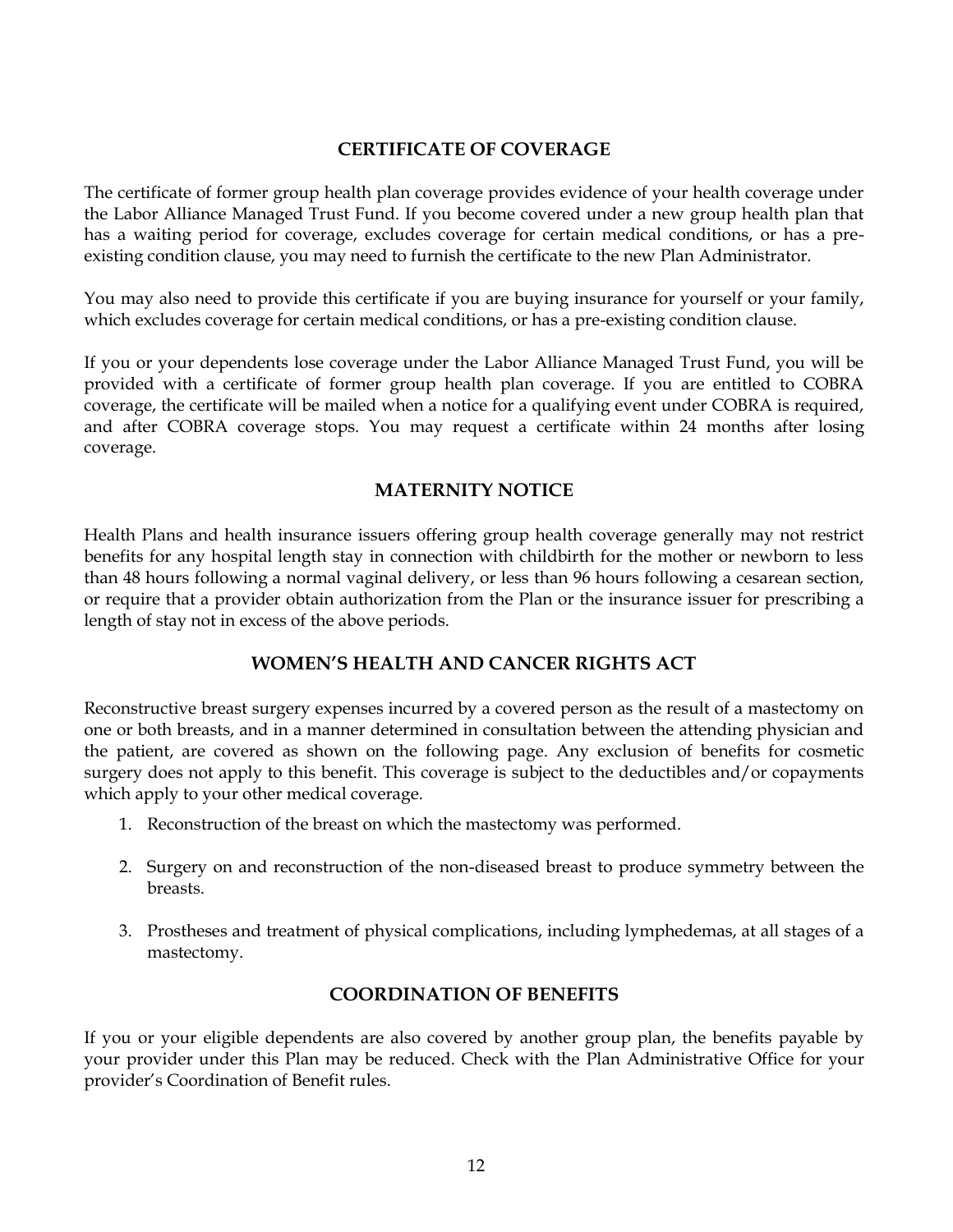# **RIGHT OF RECOVERY**

- 1. Whenever payments have been made by your provider under this Plan with respect to "covered expenses" in a total amount in excess of the maximum amount of payment necessary to satisfy the intent of this provision, the provider shall have the right to recover such payments, to the extent of such excess, from among one or more of the following; any persons to or for whom such payments were made, any insurance companies or any other organizations. Failure to invoke this provision for any claims shall not waive the providers' right to invoke it for subsequent claims.
- 2. Your provider under this Plan may pay benefits for care or services, pending a determination of whether or not such care or services are covered, without waiving any Plan exclusions. In the event it is determined that such care or services are not covered, the provider under this Plan shall be entitled to recoup and recover the amount paid from the employee or the entity that provided services. You and your eligible dependents must execute and deliver to the Plan, all assignments and other documents necessary or useful to the Plan or provider for the purpose of enforcing its rights under this provision.

# **RIGHT OF RECOVERY AGAINST THIRD PARTIES**

Your provider may be entitled to reimbursement from any recovery of proceeds for damages from any source up to the amount of payments made by the provider on account of any expenses related to, or arising out of any injury, illness, disease or other physical or psychiatric condition, and or resulting death for which a third party is or may be legally responsible. Check with the Plan Administrative Office for your provider's right of recovery rules.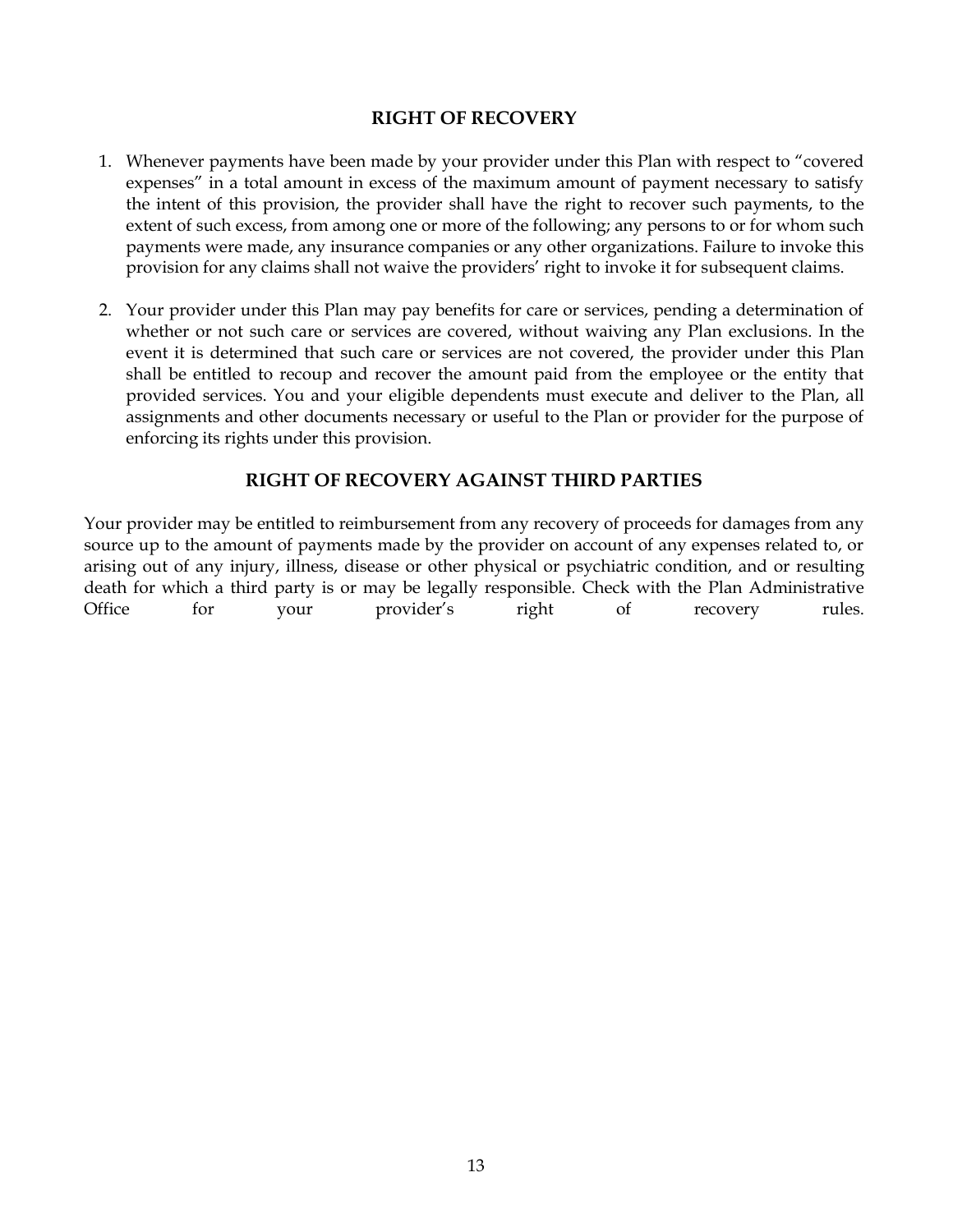# **DEFINITIONS**

- 1. **ACTIVE WORK** means: The **"employee"** is performing all the regular duties of his employment.
- 2. **COLLECTIVE BARGAINING AGREEMENT** means: A labor agreement between an Employer and a Local Union providing for contributions to the Plan, which has been approved by the Labor Alliance Managed Trust Fund Board of Trustees.
- 3. **DISABILITY:** See Total Disability.

## 4. **DURING ANY DISABILITY:**

- a. **FOR YOU,** the term means all periods of disability arising from the same cause; except that if you completely recover or return to active employment, any subsequent period of disability from the same cause will be considered a new disability.
- b. **FOR YOUR DEPENDENT,** the term means all periods of disability arising from the same cause; except in case of recovery for a period of six (6) months during which he is capable of resuming the normal activities of a person in good health and of the same age and sex, any subsequent period of disability from the same cause will be considered a new disability.
- 5. **EMPLOYEE** means: The common law employees of a participating Employer.
- 6. **MEDI-CAL** means: The Medical Care for Public Assistance Recipients program under California Welfare and Institutions Code Sec. 14000 et. seq., as amended.
- 7. **MEDICARE** means: The Health Insurance for the Aged program under Title XVIII of the Social Security Act, as such Act was amended by the Social Security Amendments of 1965 (Public Law 89-97), as amended.
- 8. **PARTICIPATING EMPLOYER** means: Any Employer or successor in interest to such Employer who is party to a **"Collective Bargaining Agreement"** requiring contributions to the Trust Fund.
- 9. **TOTAL DISABILITY** means: That you are unable because of illness or injury, to carry on the regular and customary activities of a person in good health of the same age and sex and are not, in fact, engaged in any employment or occupation whatsoever for compensation, gain or profit. Disabilities resulting from purposefully self-inflicted injuries, participation in the commission of a felony and injuries or illness due to service in the Armed Forces and for which the **"employee"** received a military pension are excluded.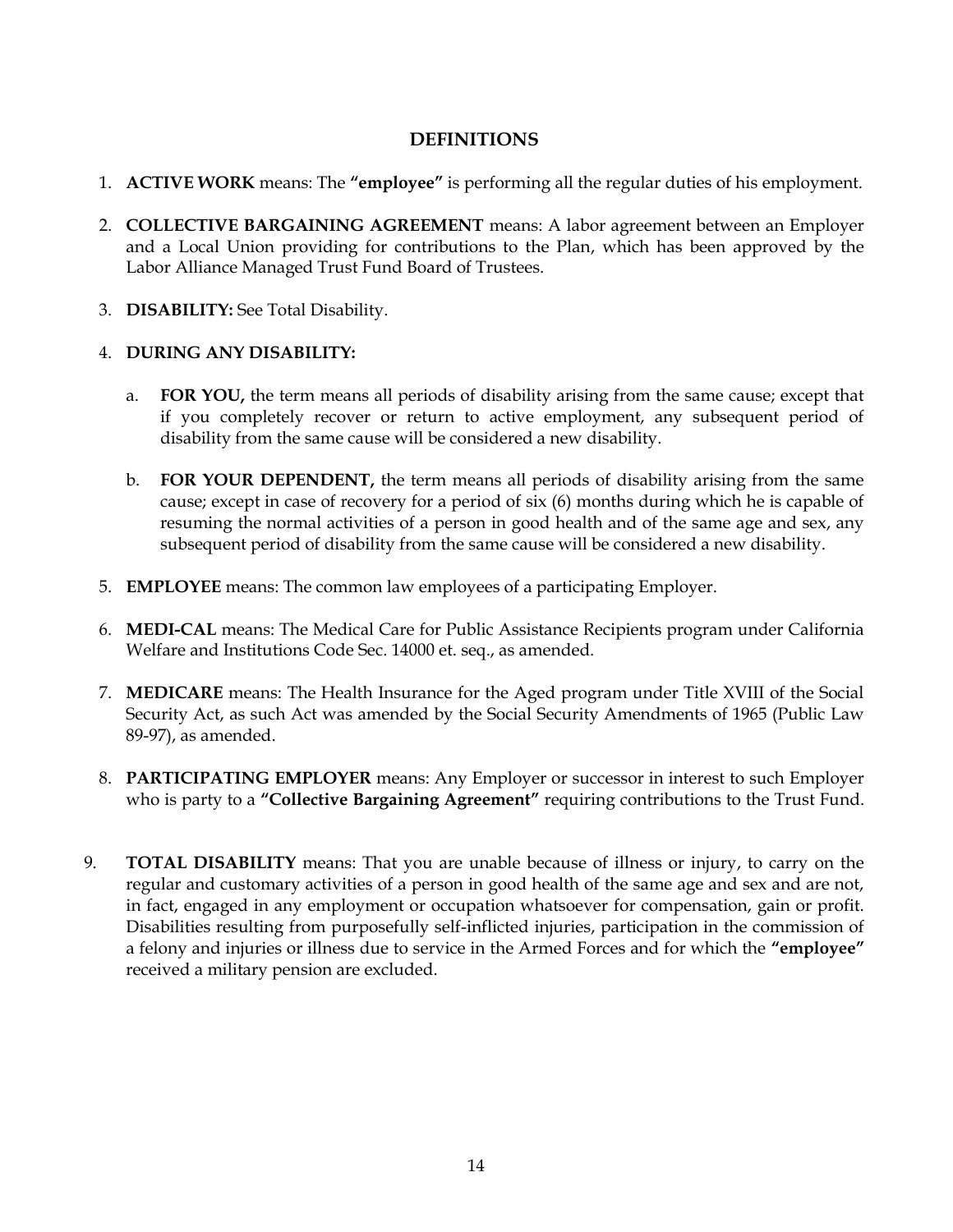# **APPEALS PROCEDURE WHEN CLAIMS ARE DENIED**

All initial appeals to denied claims must first go through the appeals procedures as set forth by the provider that denied the claim. If after exhausting the providers' appeals procedures without satisfaction a participant may then follow the following procedures to appeal the denied claim to the Board of Trustees.

- 1. **Application for Review may be made by you or your authorized representative by filing a written application for review within 60 days after you receive the written notification of the denial from your provider.** Your written application for review should be addressed to the Board of Trustees. The Board of Trustees may consider a late application if it concludes the delay in filing was for a reasonable cause. As part of the review procedure, you or your authorized representative may review pertinent documents and submit issues and comments in writing, but have no right to appear personally before the reviewing group, unless the Board of Trustees concludes that such an appearance would be of value in enabling it to review and decide on your claim.
- 2. The Board of Trustees will promptly review your claim and appeal. You will be advised of the Board's decision within 90 days after the receipt of your written appeal or within 180 days if there are special circumstances requiring delay. If no decision is reached within the applicable time period the appeal is deemed denied.
- 3. **The decision of the Board of Trustees, with respect to any appeal, shall be final and binding on all persons.**

# **INFORMATION REQUIRED BY ERISA**

The Employee Retirement Income Security Act of 1974 (ERISA) requires that certain information be furnished to each participant in an employee benefit plan. That information, as not otherwise included in this Booklet, is as follows:

#### **NAME OF THE PLAN:**

The full name of the Plan is Labor Alliance Managed Trust Fund.

## **PLAN ADMINISTRATION:**

The Plan is administered by the Joint Board of Trustees of the Labor Alliance Managed Trust Fund, which consists of equal numbers of Employer Trustees and Union Trustees. The Board of Trustees contract for administrative services with:

> DMC Insurance Administrators, Inc. P.O. Box 757 Pleasanton, CA 94566 Phone: (800) 924-1226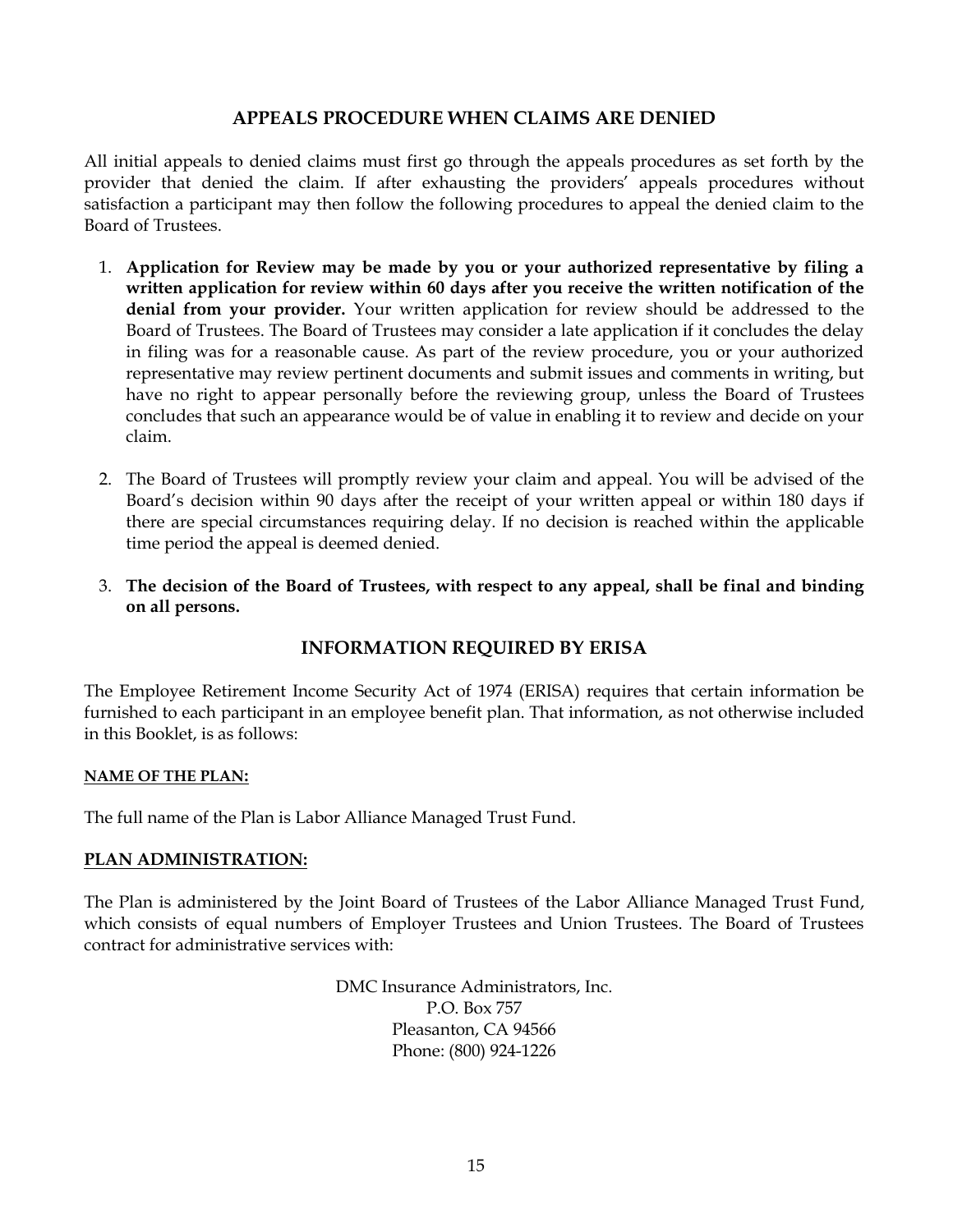#### **NAME AND ADDRESS OF THE PERSON DESIGNATED AS AGENT FOR SERVICE OF LEGAL PROCESS:**

DMC Insurance Administrators, Inc. (at the above address) has been designated as agent for purposes of accepting legal process on behalf of the Plan. Legal process may also be served on any member of the Board of Trustees.

## **BENEFITS:**

All of the types of benefits provided by the Plan are through insurance policies or service agreements. The complete terms of the benefits provided are set forth in the group insurance policies or service agreement with the following organizations:

- **• Prudential Life Insurance Co. of America • UnitedHealthcare** 2049 Century Park East, Suite 500 5856 Corporate Avenue Los Angeles, CA 90067 Cypress, CA 90630 (310) 284-3871 (888) 522-6788 *Fully insures life and accidental death and Provides prepaid medical benefits, with dismemberment benefits for eligible participants. guaranteed payment of these benefits.*
- **• Kaiser Permanente (So CA Region) • UnitedHealthcare Dental** Walnut Center 2300 Clayton Road, Suite 1000 Pasadena, CA 91188 Concord, CA 94520 *(626) 405-5000* (877) 816-3596
- **• United Concordia Dental • Liberty Dental Plan**

21700 Oxnard Street, Suite 500 340 Commerce Woodland Hills, CA 91367 Irvine, CA 92602 (818) 710-9400 (888) 703-6999

1080 West Shaw Avenue, Suite 105 One Embarcadero Center, Suite 1540 Fresno, CA 93711 San Francisco, CA 94111 (877) 519-8839 (800) 877-7195 *Provides access to chiropractic and acupuncture Provides prepaid vision benefits, with physicians. guaranteed payment of these benefits.*

- 
- *Provides prepaid medical benefits, with Provides prepaid dental benefits, with guaranteed payment of these benefits. guaranteed payment of these benefits.*
	-

*Provides prepaid dental benefits, with Provides prepaid dental benefits, with* g*uaranteed payment of these benefits. guaranteed payment of these benefits.*

**• PhysMetrics • Vision Service Plan**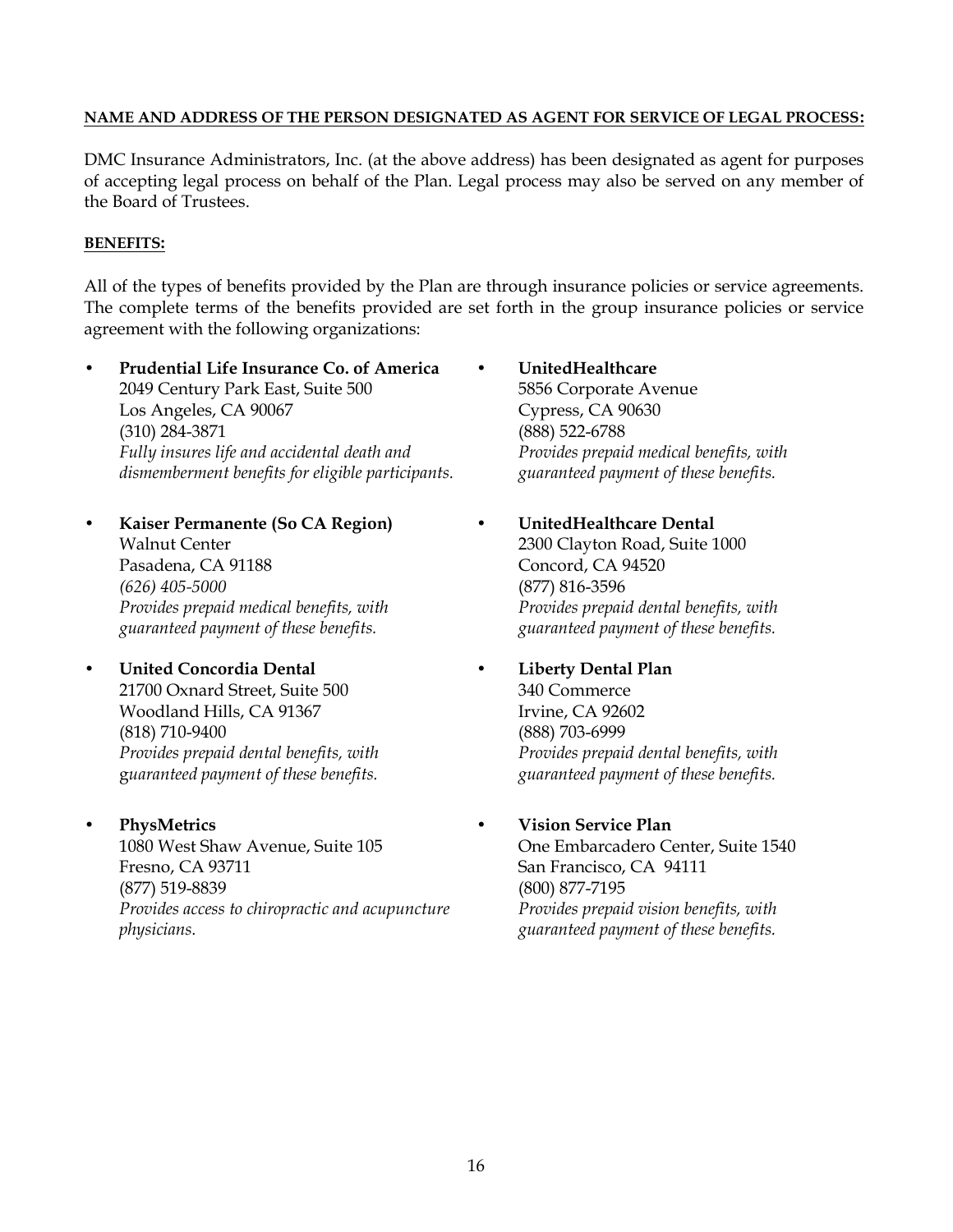#### **NAMES AND ADDRESSES OF TRUSTEES:**

Carlos Barnett Teamsters Local 63 927 Village Oaks Drive Covina, CA 91724

Frank Sevilla Teamsters Local 952 140 South Marks Way Orange, CA 92868

Lou Villalvazo Teamsters Local 630 750 S. Stanford Avenue Los Angeles, CA 90022

#### **TYPE OF PLAN**

## **Union Trustees Employer Trustees**

Edward "Chuck" Martin CVS Health 1 Berry Drive Lumberton, NJ 08048

Larry D. Valenti GKN Aerospace, Inc. 1181 Quarry Lane, Suite 400 Pleasanton, CA 94566

The Labor Alliance Managed Trust Fund is a collectively bargained, jointly trusteed welfare plan that provides hospital, medical, prescription drug, dental, orthodontic and vision for eligible employees and dependents and life insurance, disability and accidental death and dismemberment benefits for eligible employees.

#### **PLAN FUNDING**

The Plan is funded by monthly contributions from participating Employers paid on behalf of eligible employees and their eligible dependents. A list of participating Employers is available from the Plan Administrative Office. The amount of contributions is determined by the Board of Trustees under the authority of provisions contained in the Collective Bargaining Agreements and Trust Fund Agreement. In some cases, employees may be able to self-pay for a period of time when they are not covered by Employer contributions (See COBRA Self-pay Rights). Assets of the Plan are held in Trust Fund and benefits are funded through insurance companies.

#### **FUTURE OF THE PLAN**

- 1. The Labor Alliance Managed Trust Fund is established and maintained through collective bargaining. The Board of Trustees anticipates that the Plan will continue as long as Collective Bargaining Agreements so provide or until the bargaining parties elect to discontinue the Plan or the Trust Fund. The Board of Trustees reserves the right, to the extent not explicitly reserved by the Bargaining parties, to change or modify the Plan at any time for any reason without the specific approval of any person. Any change or modification of the Plan will not affect a claim incurred by a participant or covered dependent before the effective date of such change or modification.
- 2. If the Trust Fund or Plan is terminated, the remaining assets will be used to continue to provide benefits under the Plan until there are no assets remaining or will be used in a manner consistent with the purpose of the Plan. In no event will termination of the Trust Fund or Plan result in a reversion of assets to any Employer.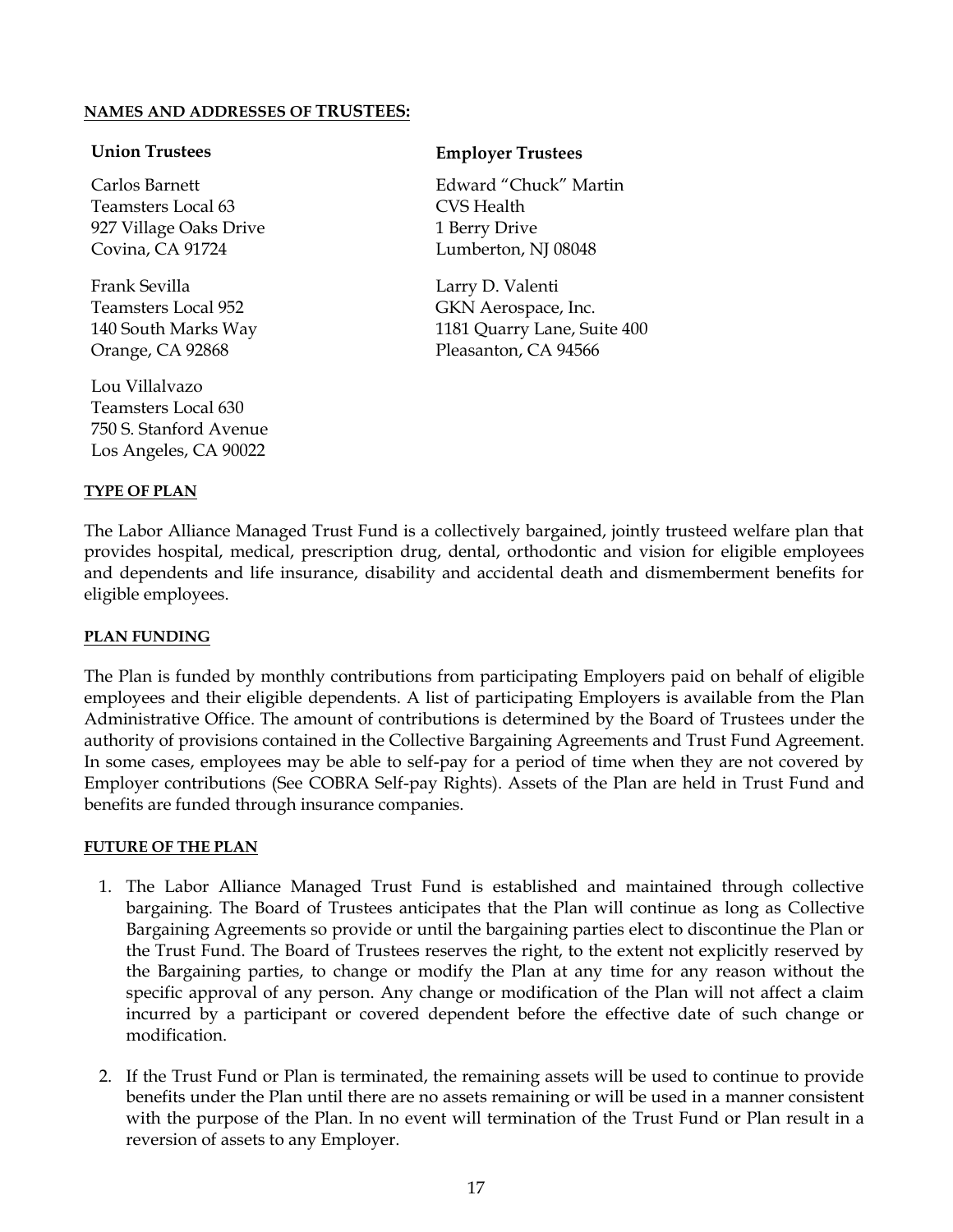## **DISCRETIONARY AUTHORITY OF BOARD OF TRUSTEES:**

The Board of Trustees reserves the right to make any determination of fact necessary or proper to the administration of this Trust Fund. Further, the Trustees shall have the power to construe and interpret the provisions of the Trust Agreement and Plan of Benefits relating to eligibility of employees or retired employees, their dependents and beneficiaries to receive benefits. Such determinations shall be final and binding upon all parties, including employees, retired employees, their dependents and beneficiaries.

#### **PARTICIPATING EMPLOYERS:**

A list of participating Employers may be obtained from the Plan Administrative Office.

#### **EMPLOYER IDENTIFICATION NUMBER:**

94-3217575

#### **PLAN IDENTIFICATION NUMBER:**

501

#### **PLAN YEAR:**

The Plan year ends each March 31.

## **EFFECTIVE DATE OF THE PLAN:**

The Plan became effective February 22, 1995.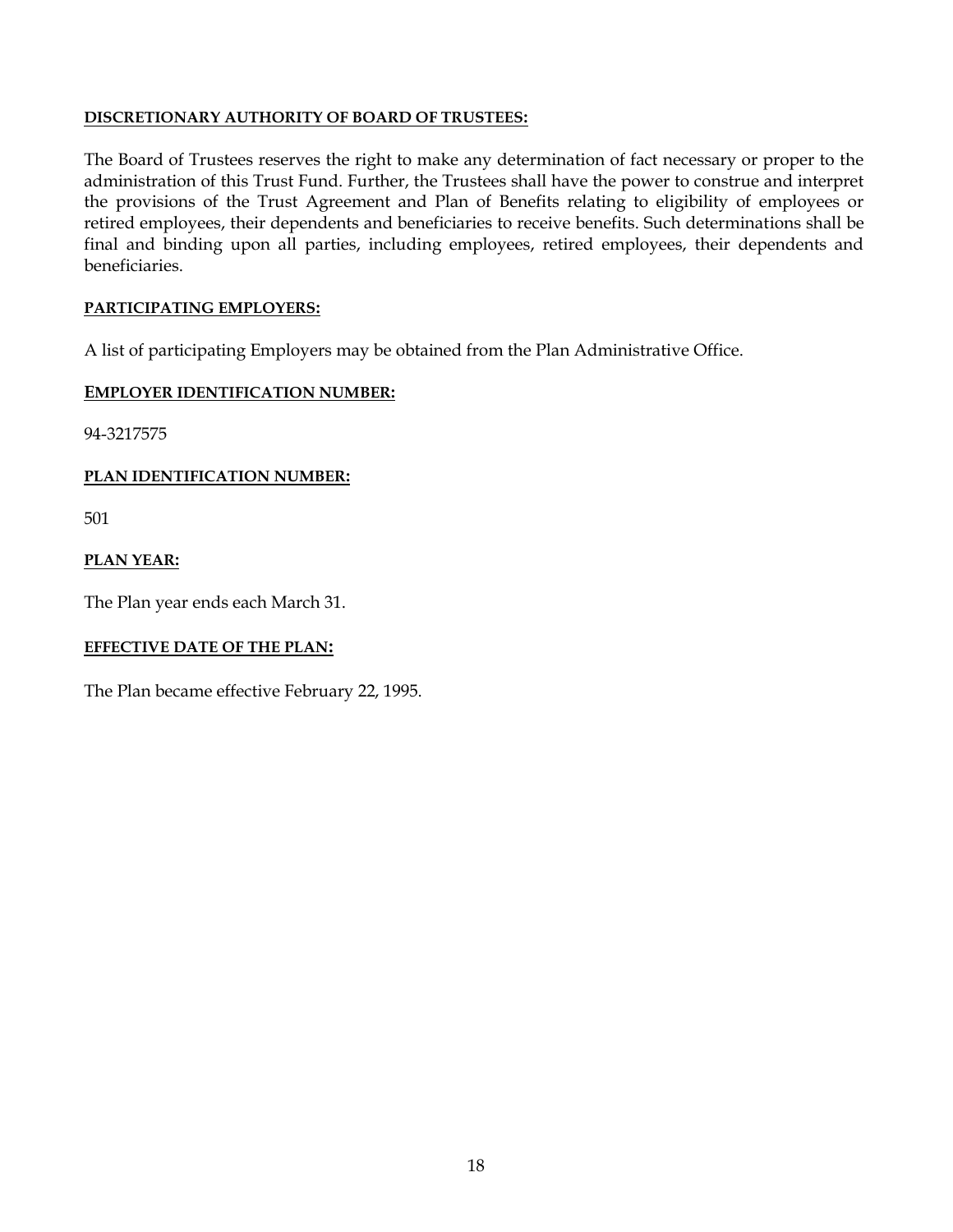# **YOUR LEGAL RIGHTS AND ADMINISTRATION INFORMATION ABOUT THE PLAN**

#### **STATEMENT OF ERISA RIGHTS**

#### **Rights of Participants and Beneficiaries**

As a participant in the Labor Alliance Managed Trust Fund you are entitled to certain rights and protections under the Employee Retirement Income Security Act of 1974 (ERISA). ERISA provides that all plan participants shall be entitled to:

#### **Receive Information About Your Plan and Benefits**

Examine, without charge, at the Plan Administrative Office and at other specified locations, such as worksites and union halls, all documents governing the plan, including insurance contracts and collective bargaining agreements, and a copy of the latest annual report (Form 5500 Series) filed by the plan with the U.S. Department of Labor and available at the Public Disclosure Room of the Pension and Welfare Benefit Administration.

Obtain, upon written request to the Plan Administrative Office, copies of documents governing the operation of the plan, including insurance contracts and collective bargaining agreements, and copies of the latest annual report (Form 5500 Series) and updated summary plan description. The administrator may make a reasonable charge for the copies.

Receive a summary of the plan's annual financial report. The Plan Administrative Office is required by law to furnish each Participant with a copy of this Summary Annual Report.

## **Continue Group Health Plan Coverage**

Continue health care coverage for yourself, spouse or dependents if there is a loss of coverage under the plan as a result of a qualifying event. You or your dependents may have to pay for such coverage. Review this summary plan description and the documents governing the plan on the rules governing your COBRA continuation coverage rights.

Reduction or elimination of exclusionary periods of coverage for preexisting conditions under your group health plan, if you have creditable coverage from another plan. You should be provided a certificate of creditable coverage, free of charge, from your group health plan or health insurance issuer when you lose coverage under the plan, when you become entitled to elect COBRA continuation coverage, when your COBRA continuation coverage ceases, if you request it before losing coverage, or if you request it up to 24 months after losing coverage. Without evidence of creditable coverage, you may be subject to a pre-existing condition exclusion for 12 months (18 months for late enrollees) after your enrollment date in your coverage.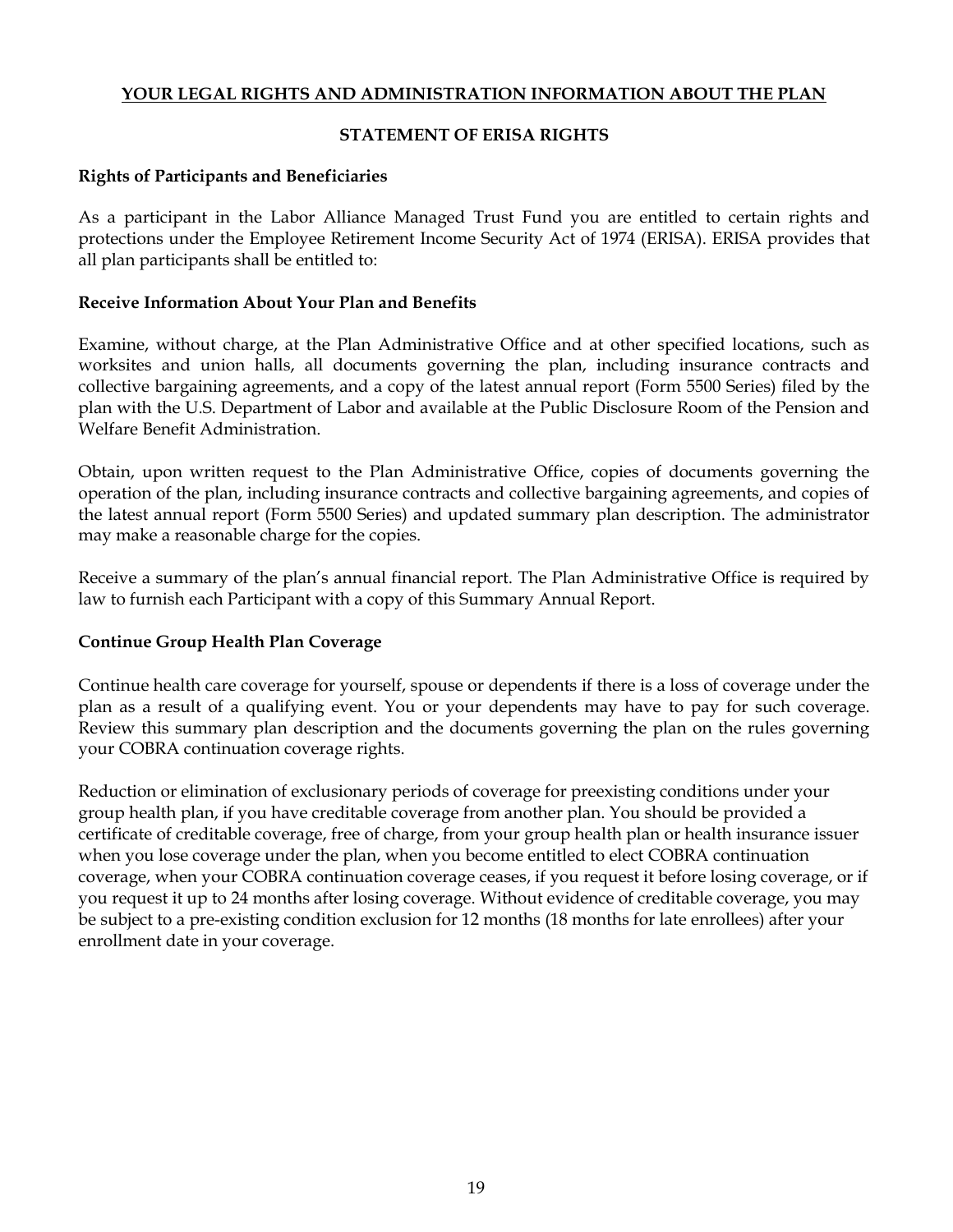## **Prudent Actions by Plan Fiduciaries**

In addition to creating rights for plan participants, ERISA imposes duties upon the people who are responsible for the operation of the employee benefit plan. The people who operate your plan, called "fiduciaries" of the plan, have a duty to do so prudently and in the interest of you and other plan participants and beneficiaries. No one, including your employer, your union, or any other person, may fire you or otherwise discriminate against you in any way to prevent you from obtaining a (pension, welfare) benefit or exercising your rights under ERISA.

## **Enforce Your Rights**

If your claim for a (pension, welfare) benefit is denied or ignored, in whole or in part, you have a right to know why this was done, to obtain copies of documents relating to the decision without charge and to appeal any denial, all within certain time schedules.

Under ERISA, there are steps you can take to enforce the above rights. For instance, if you request a copy of plan documents or the latest annual report from the Plan Administrative Office and do not receive them within 30 days, you may file suit in a Federal court. In such a case, the court may require the plan administrator to provide the materials and pay you up to \$110 a day until you receive the materials, unless the materials were not sent because of reasons beyond the control of the plan administrator. If you have a claim for benefits which is denied or ignored, in whole or in part, you may file suit in a state or Federal court. In addition, if you disagree with the plan's decision or lack thereof concerning the qualified status of a domestic relations order or a medical child support order, you may file suit in Federal court. If it should happen that plan fiduciaries misuse the plan's money, or if you are discriminated against for asserting your rights, you may seek assistance from the U.S. Department of Labor, or you may file suit in a Federal court. The court will decide who should pay court costs and legal fees. If you are successful, the court may order the person you have sued to pay these costs and fees. If you lose, the court may order you to pay these costs and fees, for example, if it finds your claim is frivolous.

## **Assistance with Your Questions**

If you have any questions about your plan, you should contact the plan administrator. If you have any questions about this statement or about your rights under ERISA, or if you need assistance in obtaining documents from the plan administrator, you should contact the nearest office of the Pension and Welfare Benefits Administration, U.S. Department of Labor, listed in your telephone directory or the Division of Technical Assistance and Inquiries, Pension and Welfare Benefits Administration, U.S. Department of Labor, 200 Constitution Avenue N.W., Washington, D.C. 20210. You may also obtain certain publications about your rights and responsibilities under ERISA by calling the publications hotline of the Pension and Welfare Benefits Administration.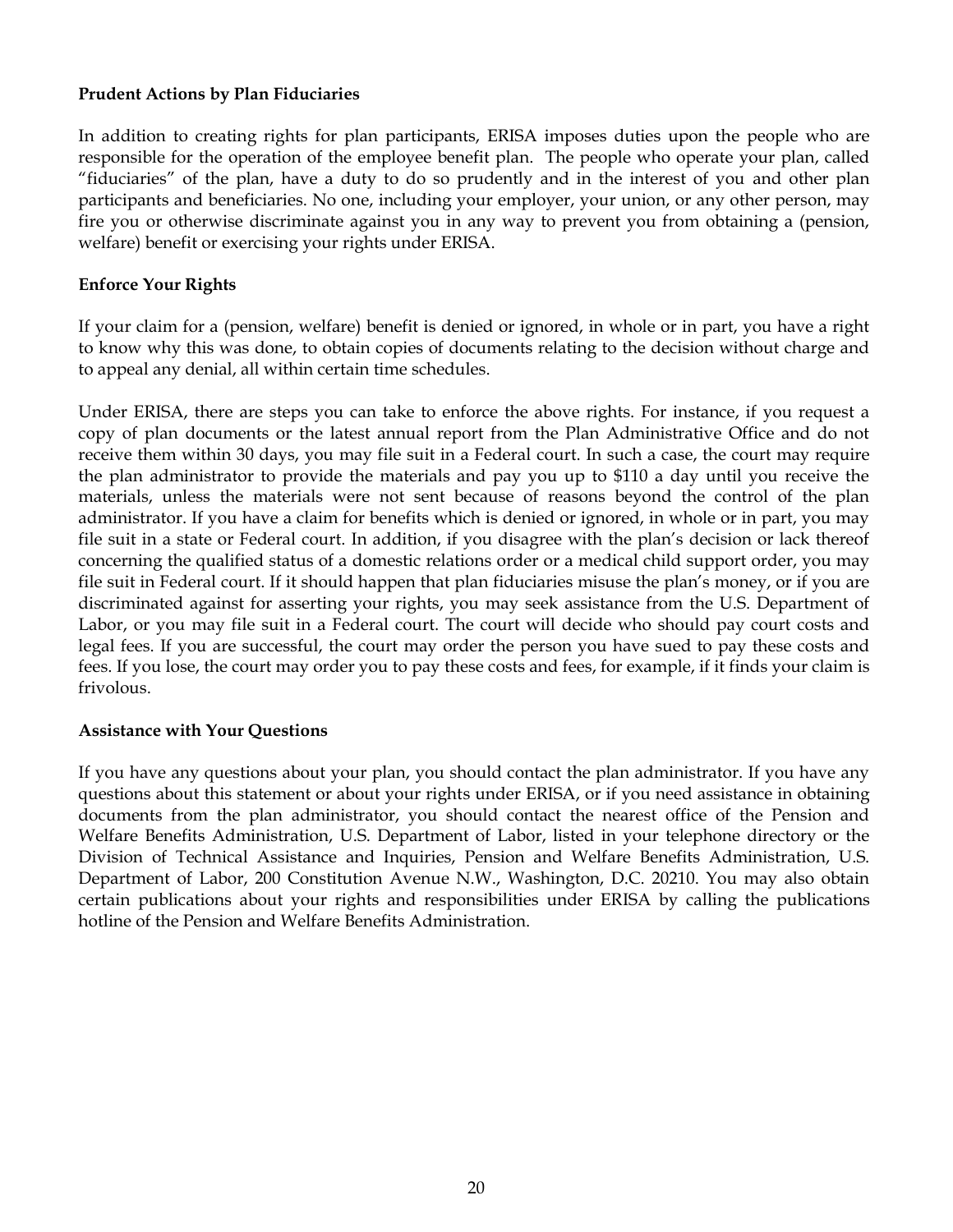# **COMPLIANCE WITH HIPAA PRIVACY REGULATIONS**

Pursuant to the Health Insurance Portability and Accountability Act (HIPAA) of 1996, the Department of Health and Human Services has adopted regulations for group health plans to treat health information of participants and beneficiaries as protected information.

Information regarding a person's past, present or future physical or mental health, the provision of health care to that person, or past present or future payment for that person's health care, known as "Protected Health Information" (PHI), can be disclosed only to certain individuals for specific purposes.

The Plan Sponsor for the Labor Alliance Managed Trust Fund is the Board of Trustees of the Plan. The Board of Trustees consists of an equal number of Union and Management Trustees whose Unions, Companies and Associations are party to collective bargaining agreements that provide for participation in the Plan. The Plan Sponsors have final authority over Plan Administration and operations, and in order to meet their obligations in this regard, must have access to PHI.

## **Disclosure of Protected Health Information (PHI) to the Plan Sponsor for Plan Administration and Operations**

The circumstances and purposes for which the Plan Sponsor may have access to PHI regarding you or your covered dependents are as follows:

- 1. Deciding appeals of benefit denials and eligibility; establishing contribution rates; making determinations regarding benefits, including whether or not to offer certain benefits and making plan design decisions; monitoring services provided by, and contracting with, HMOs, insurers, provider networks, and providers themselves (i.e., doctors and hospitals).
- 2. Dealing with subrogation and reimbursement claims involving third parties and participants; addressing coordination of benefit issues with other plans; purchasing stop-loss insurance and/or insurance to cover any of the benefits offered by the Plan.
- 3. Making decisions regarding the interpretation of plan documents as they relate to specific benefit claims, including decisions regarding medical necessity, disease management, standards of practice, and experimental treatments.
- 4. Providing for the collection of contributions from participating employers, including the auditing of such employers and the subsequent review of compliance audits to determine which employees and dependents an employer has contributed for and if there are any for whom contributions are delinquent.
- 5. Addressing issues and appeals involving participants' legal rights, such as COBRA continuation coverage, HIPAA special enrollment periods, and HIPAA certificates of creditable coverage.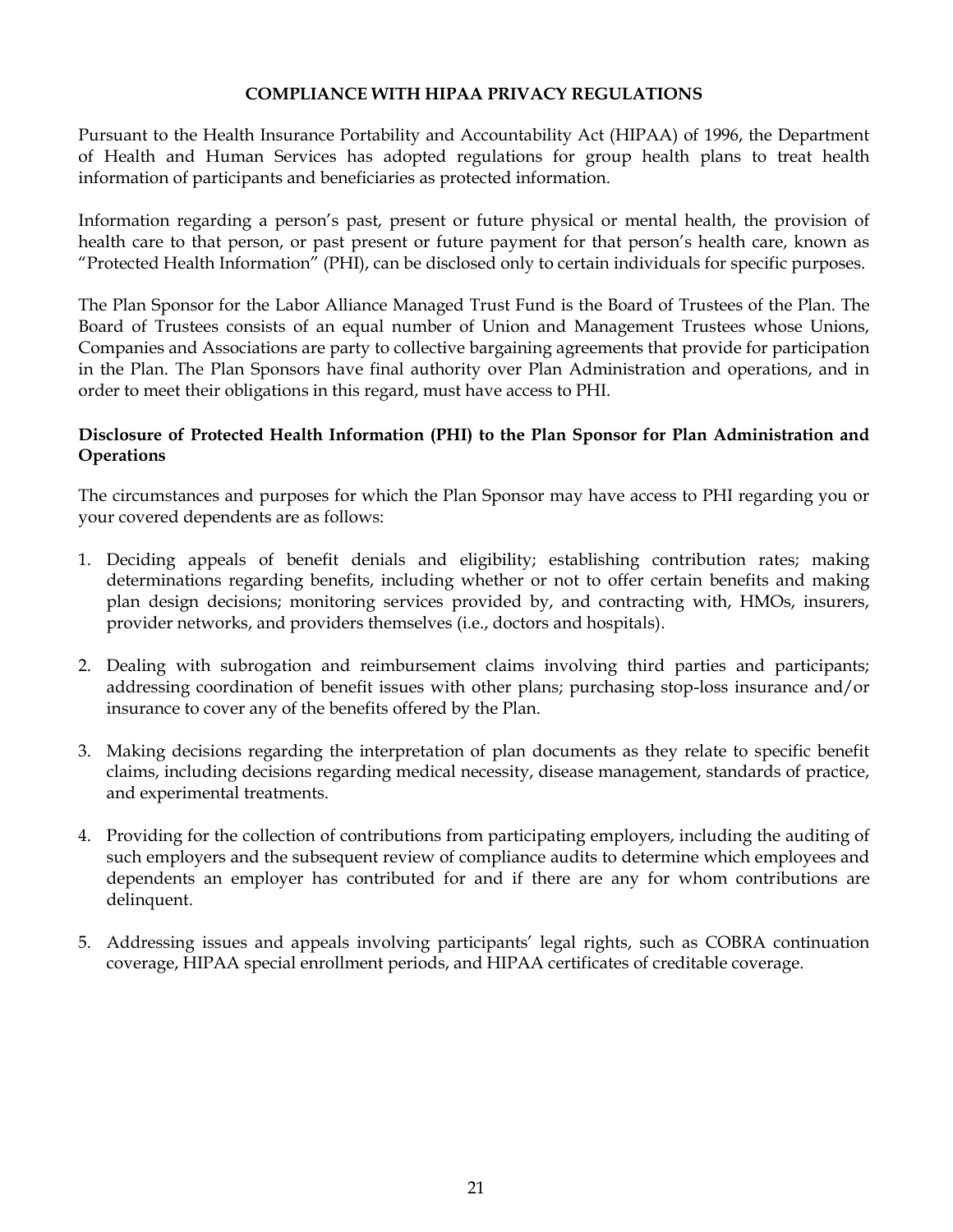# **Disclosure of PHI to Plan Consultants**

The Board of Trustees acting as Plan Sponsor, undertake their responsibilities to the Plan on a voluntary basis. They are not employed by the Plan, nor does Plan or the trust fund have any employees. The Trustees and the Plan therefore utilize outside consultants to assist in all aspects of plan Administration and operations, which requires the Plan to disclose PHI to them.

The consultants retained by the Plan include attorneys, benefit consultants, accountants, auditors, and the third party administrator that administers the plan. Any or all of them may require access to PHI in order to advise and assist the Trustees. For example, the third party administrator for the Plan, which processes all claims and verifies eligibility, will have access to PHI in carrying out these administrative functions. The auditor for the Plan determines if contributions have been correctly paid for all covered employees, and if ineligible persons were covered, whether claims were paid for them based on improper employer contributions.

#### **Certifications, Restrictions and Limitations on the Use of PHI**

The Plan, and the Plan Sponsor, hereby certify that they will:

- a) Disclose PHI to the Plan Sponsor and its consultants only as set forth above and only the minimum amount necessary to enable them to fulfill their obligations to the Plan and its participants.
- b) Report to the Plan any unauthorized disclosure of PHI or any use of PHI that is contrary to the purposes set forth herein. If the Plan Sponsor wishes to obtain access to PHI for purposes other than those set forth herein, it will seek written authorization from the participant(s) whose PHI is involved before the Plan allows access to the information.
- c) Ensure that all consultants, attorneys, accountants, auditors, third party administrators, HMOs, insurers, or other Business Associates of the Plan agree in writing not to disclose or use PHI for any purpose contrary to law or to the terms of such written agreement with the Plan, and to otherwise comply with the requirements of the Privacy Standards with regard to the use and disclosure of PHI.
- d) Make the PHI of any participant available to them pursuant to Section 164.524 of the Privacy Standards (45 CFR 164.524).
- e) Not use or disclose PHI for employment related actions or decisions or in connection with any other non-group health employee benefit plan of the plan sponsor.
- f) Make available PHI for amendment, and incorporate any amendments to PHI, in accordance with Section 164.526 of the Privacy Standards (45 CFR 164.526).
- g) Make available an accounting of disclosures of PHI to any participant in accordance with Section 164.528 of the Privacy Standards (45 CFR 164.528).
- h) Make the Plan's internal practices, books and records relating to the use or disclosure of PHI available to the Secretary of HHS for audit purposes.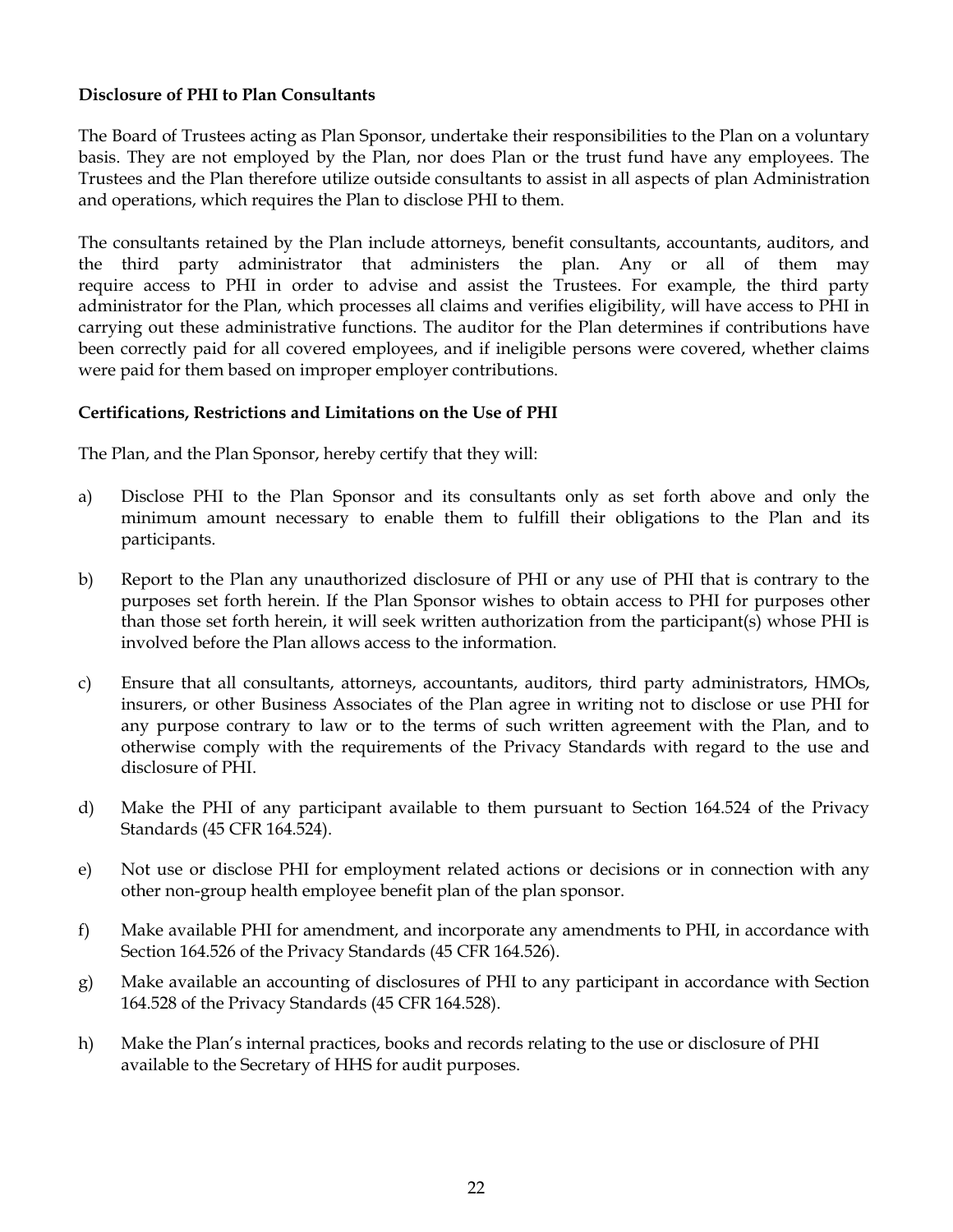- i) If feasible, return or destroy all PHI received from the group health plan that the plan sponsor retains in any form when no longer needed for the purpose for which the disclosure was made.
- j) Ensure that adequate separation between the group health plan and the plan sponsor exists to ensure the confidentiality of PHI.
- k) Make no other disclosures or uses of PHI besides those permitted or required by the Plan Documents or as required by law.

## **Privacy Officer**

The Plan has appointed a Privacy Officer, who is designated to ensure that this policy is followed and to address any issue or complaint regarding access to PHI for the Plan. Any participant or beneficiary who has a question or concern regarding the use of their PHI may direct their question or concern to: Privacy Officer, Labor Alliance Managed Trust Fund c/o DMC Insurance Administrators, Inc., P.O. Box 757, Pleasanton, CA 94566. The telephone number is (925) 426-3555 or (800) 924-1226. Participants and beneficiaries are also entitled to obtain an accounting of any disclosures of their PHI by the Plan. If they are not satisfied after communication with the Privacy Officer, they may direct any problem, concern or request to the Board of Trustees, who will treat it as an appeal to the Board and respond accordingly.